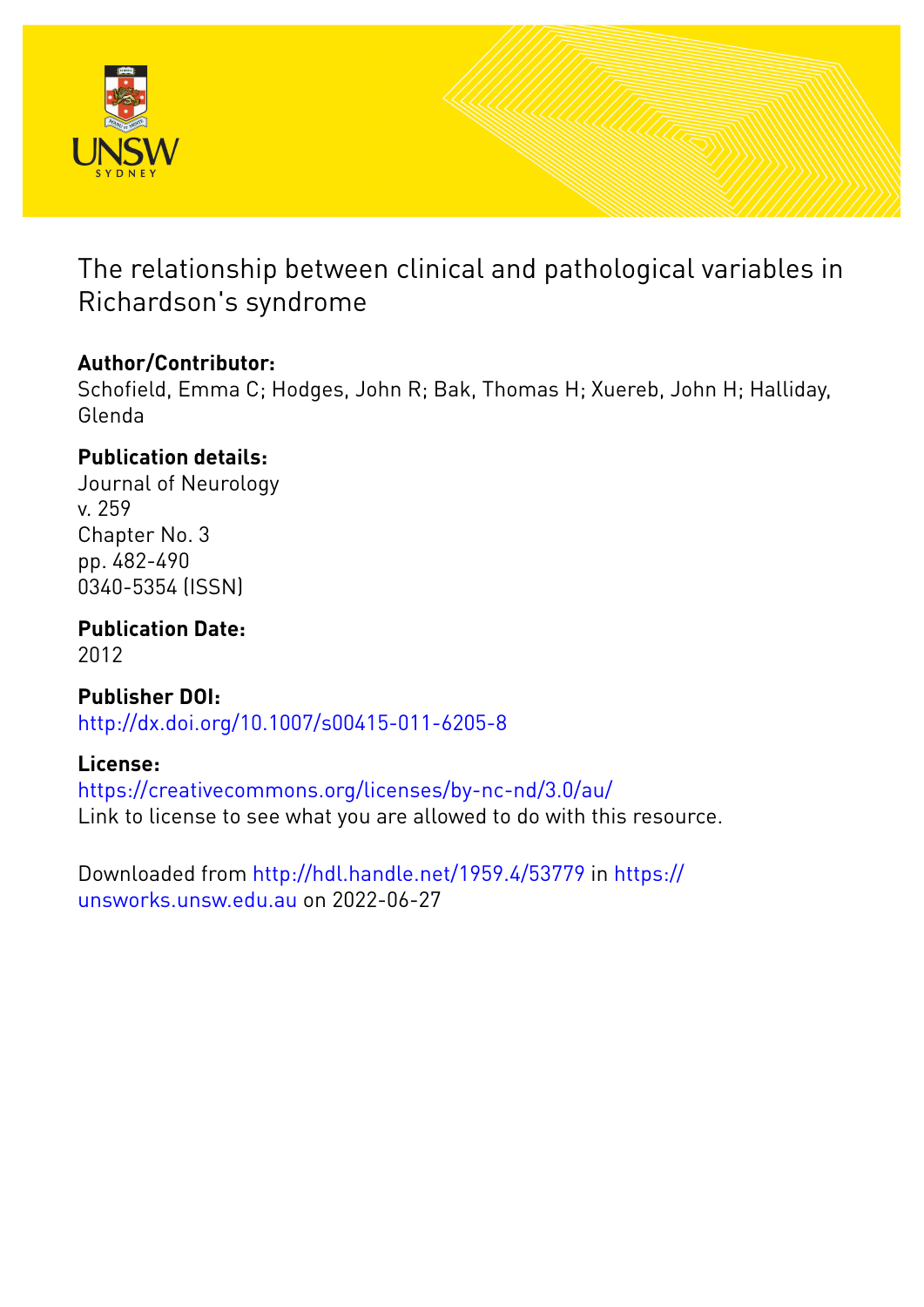Submitted as an original contribution to Journal of Neurology in March 2011

## **THE RELATIONSHIP BETWEEN CLINICAL AND PATHOLOGICAL VARIABLES IN RICHARDSON'S SYNDROME**

Emma C. Schofield PhD<sup>1</sup>, John R. Hodges FMedSci<sup>1,2,3</sup>\*, Thomas H. Bak MD<sup>5,6</sup>, John H. Xuereb  $\mathsf{FRCPath}^4,$  and Glenda M. Halliday  $\mathsf{PhD}^1$ 

<sup>1</sup> Neuroscience Research Australia and the University of New South Wales, Randwick 2031, Australia

2 Department of Clinical Neurosciences, University of Cambridge, UK

<sup>3</sup> MRC Cognition and Brain Sciences Unit, Cambridge, UK

4 Department of Pathology, University of Cambridge, U.K.

5 Human Cognitive Neuroscience, University of Edinburgh, UK

6 Centre for Clinical Brain Sciences, University of Edinburgh, UK

**\*Correspondence to:** Professor John Hodges, Neuroscience Research Australia, Barker Street, Randwick, NSW 2031, Sydney, AUSTRALIA, Telephone: +61 2 9399 1132; Fax: +61 2 9399 1047 E-mail: [j.hodges@neura.edu.au](mailto:g.halliday@neura.edu.au)

Text word count: 2,847 Total word count: 4,864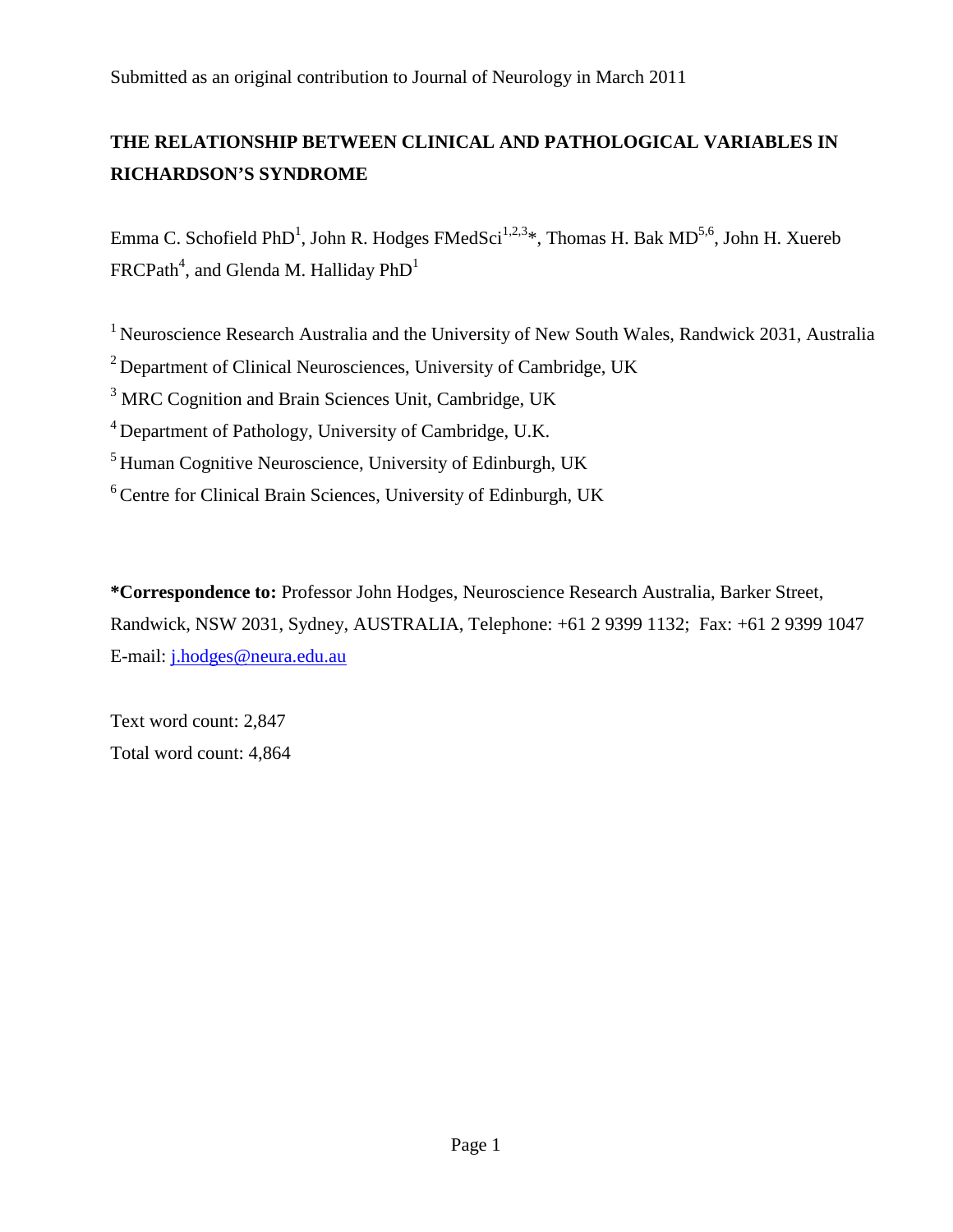### **Abstract**

In order to determine the relationship between regional neuropathology and severity of clinical features in Richardson's syndrome (PSP-RS), the following hypotheses were tested; 1) executive dysfunction relates to prefrontal pathology; 2) language difficulties to pathology in Broca's area and/or the perirhinal cortex and 3) visuospatial impairment to pathology in the supramarginal region. A prospectively studied case series of brain donors at a specialist clinic in Addenbrooke's Hospital Cambridge, UK, were examined. All those fulfilling postmortem criteria for PSP-RS and their last cognitive assessment within 24 months of death  $(N=11/25)$  were included. The degree of regional neuronal loss and neuronal tau deposition across a number of cortical brain regions was performed and compared to 10 age and sex matched controls from the Sydney Brain Bank. Stepwise multiple linear regressions were used to determine the neuropathological correlates to cognitive scores and revealed the following*.* Executive dysfunction, as indexed by letter fluency, related to the degree of tau deposition in the superior frontal gyrus and supramarginal cortices  $(p<0.020)$ , language deficits related to neuron loss in the perirhinal gyrus  $(p<0.001)$  and tau deposition in Broca's area ( $p=0.020$ ), while visuospatial dysfunction and global cognitive impairment related to tau deposition in the supramarginal gyrus ( $p<0.007$ ). The severity of cognitive deficits relate to regional cortical tau deposition in PSP-RS, although language impairment related to neuronal loss in the perirhinal region. Global cognitive dysfunction related most to the severity of tau deposition in the supramarginal gyrus warranting further research on the role of this brain region in PSP-RS.

**Keywords: Richardson's syndrome - progressive supranuclear palsy – neuropathology – cognition – tau - correlations**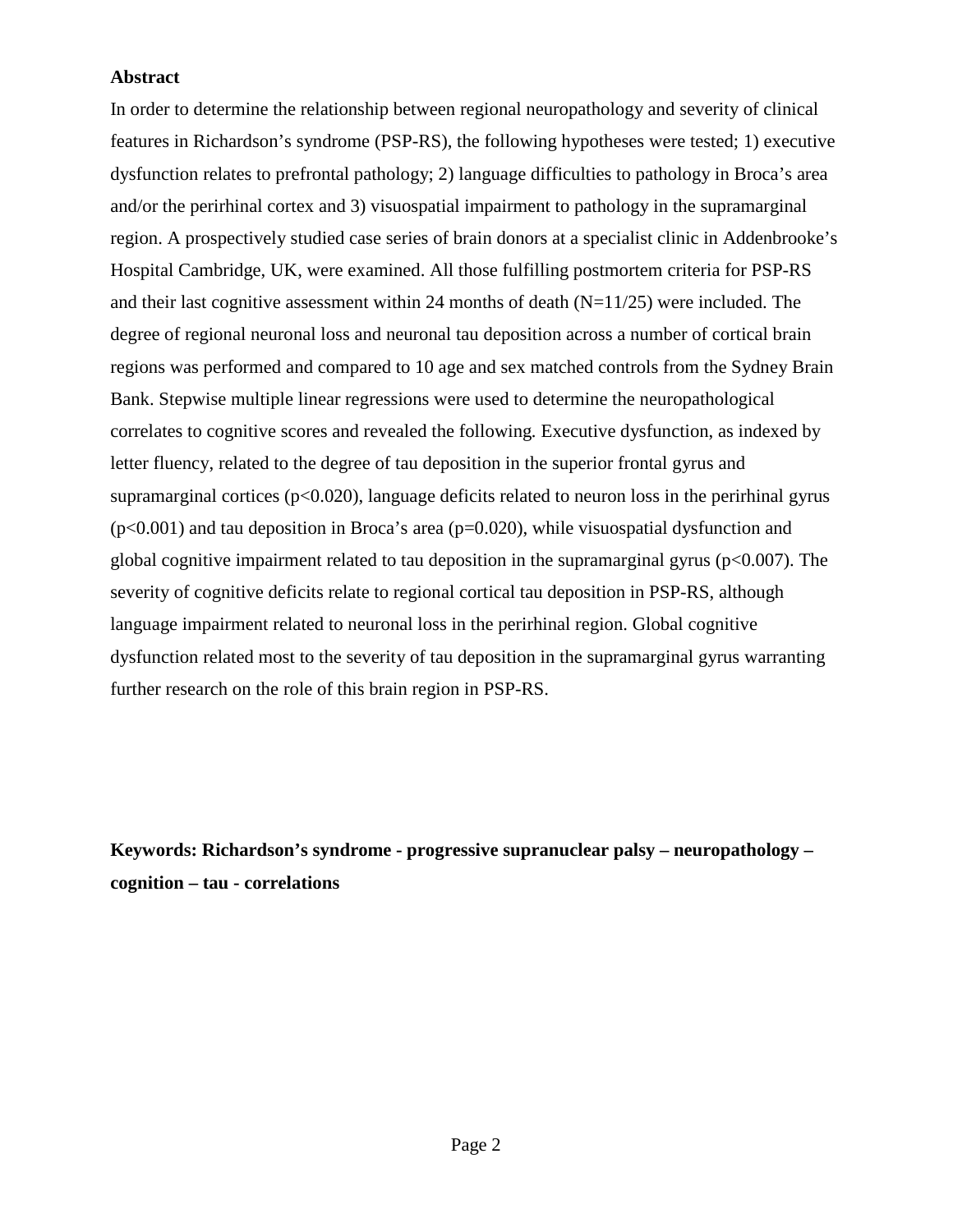### **Introduction**

Recent work has suggested that PSP is a heterogenous disorder with a number of sub syndromes each with a distinctive clinical profile and pattern of tau neuropathology [17, 30, 45]. Richardson's syndrome (PSP-RS), the most common form, is associated with more substantial subcortical and cortical tau pathology compared to the other forms of PSP [46]. PSP-RS is clinically characterised by postural instability, supranuclear gaze palsy, progressive axial rigidity, bulbar palsy and most notably by prominent cognitive impairment [47]. Such impairment is often severe and affects a number of cognitive functions [11, 20]. Detailed pathological analyses have revealed marked atrophy and neuronal loss involving the supramarginal gyrus as well as prefrontal cortical regions [1, 32, 41]*.* The finding of atrophic frontal regions is to be expected given the prominence of executive deficits and apathy in PSP-RS [39], but the finding of supramarginal atrophy was novel and the clinical significance uncertain.

The important role of cortical pathology in the genesis of PSP symptoms was identified some time ago [7, 8, 24, 28, 43]. Only a few studies have since investigated relationships between cortical pathology and clinical features [14, 31, 46]. Based upon a wealth of data from traditional lesion-based neurological and functional MRI studies, the following hypotheses were tested. Executive dysfunction, the most consistent deficit in PSP-RS [35], would be related to superior (dorsolateral) frontal cortex pathology [2]. Deficits in attention and orientation are more likely to relate to pathology in the anterior cingulate cortex [26]. Adynamism of speech and motor speech disorders in PSP-RS are well described [4, 19, 31]. We hypothesised that pathology in the inferior frontal region, notably Broca's area, is likely to be the main anatomical locus related to tasks requiring spoken output, while semantic comprehension tests should relate to the degree of perirhinal damage [16]. Visuospatial impairment is more variable in PSP-RS [3] but might reflect pathology in the supramarginal region. It is difficult to make specific hypotheses about the relationship between global cognitive dysfunction and regional neuropathology. Given the prominence of executive dysfunction in PSP it could be deduced that frontal pathology is most likely to contribute to the overall level of dementia. On the other hand, the recent finding of marked supramarginal atrophy in PSP-RS [41] could suggest that pathology in this multi-modal association region important for attention [12, 40] may contribute to global cognitive dysfunction. This study aimed to test these hypotheses using prospectively collected clinical data from pathologically confirmed PSP-RS cases that had been assessed cognitively in close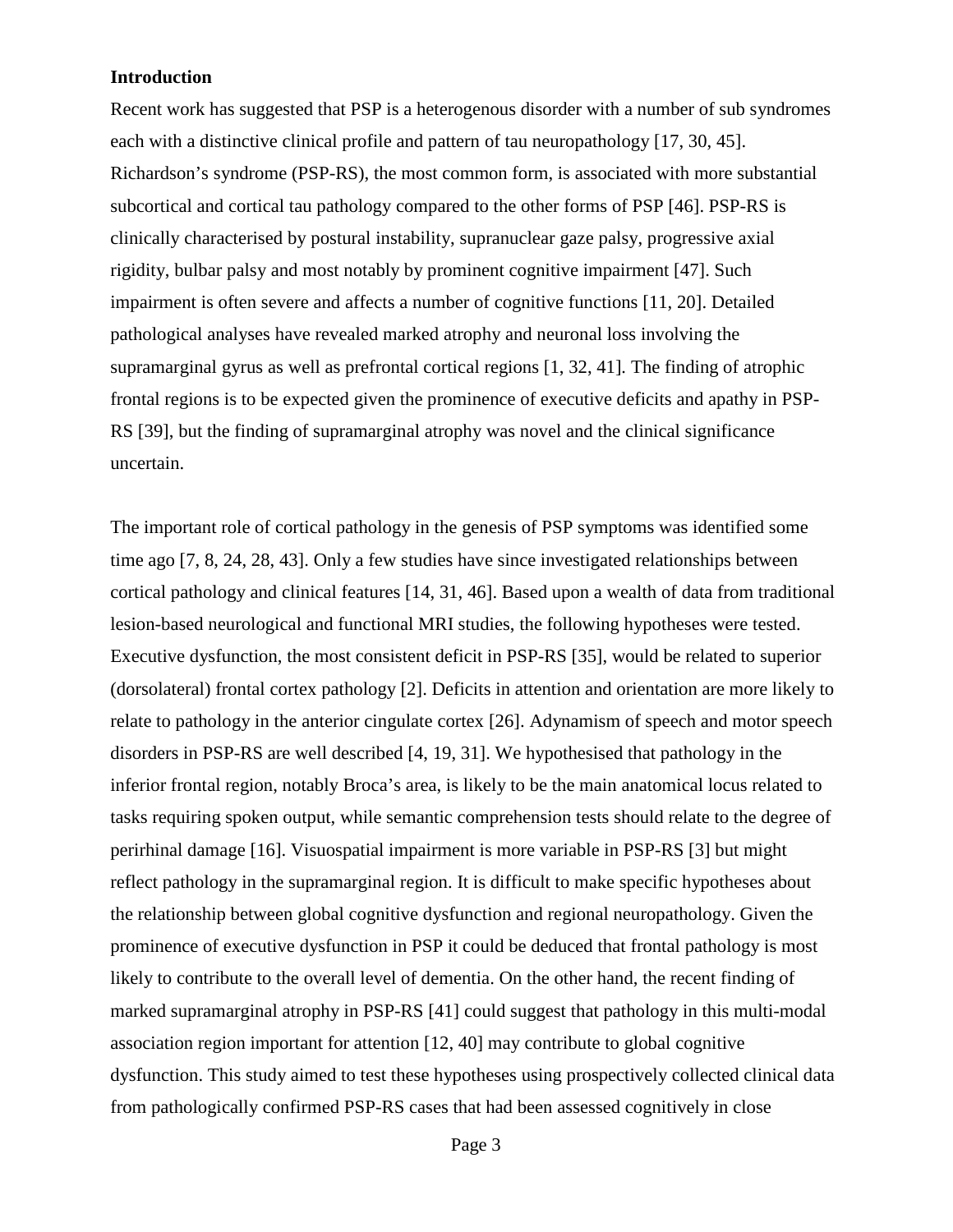proximity to their death.

#### **Patients and Methods**

#### *Case Selection*

Brain donors fulfilling pathological criteria for PSP [25, 37] were selected from a series of prospectively-studied patients enrolled into the Cambridge Brain Bank who had attended the Disorders of Movement and Cognition (DMC) Clinic at Addenbrooke's Hospital Cambridge between 1996 and 2003. Patients fulfilled clinical criteria for probable PSP [36] of the PSP-RS subtype (early prominent falls, eye signs and cognitive dysfunction)[47]. All had undergone serial cognitive assessments  $(3\pm 1)$  assessments on average, range 2-6) and their families had provided informed consent for brain donation after death. From a total of 25 potential PSP cases, only those with their last clinical evaluation less than 24 months prior to death were included, totalling 11 (5 male, 6 female, last assessment on average  $17\pm7$  months prior to death, and  $58\pm29$ months after disease onset). These cases had a mean disease onset at  $67 \pm 4$  years (range, 59-72) years) and mean disease duration of  $6 \pm 2$  years (range, 4-12 years). Ten age- and sex-matched controls (73  $\pm$  7 years at death, range 61-82 years; 4 male, 6 female) were selected for pathological comparison from the Sydney Brain Bank. Controls had no significant neuropathological abnormality and were also prospectively evaluated using standardised questionnaires, with no neurological or psychiatric deficits noted in their last clinical assessment on average  $10 \pm 7$  months prior to death. There was no significant difference in age between PSP and controls (Man Whitney U, *p*=0.83) nor in gender distribution (Pearson Chi-Square, *p*=0.80). At autopsy, whole brains were collected according to previously published protocols [41] with no difference in fixed whole brain weight between PSP and control groups (mean:  $1206 \pm 169$ ).

#### *Evaluation of clinical domains for hypothesis testing*

A number of published tests were used to assess the clinical domains described below. For some domains, the average of several tests was calculated to create a single index. Patient scores were expressed as a percentage deficit from published control scores for each test.

Global cognitive dysfunction –The severity of overall cognitive dysfunction was measured using the Addenbrooke's Cognitive Examination (ACE) [38], a brief but comprehensive cognitive screening tool assessing six cognitive domains (attention and orientation, verbal fluency, memory, language and visuospatial functions). The ACE has been shown to be sensitive to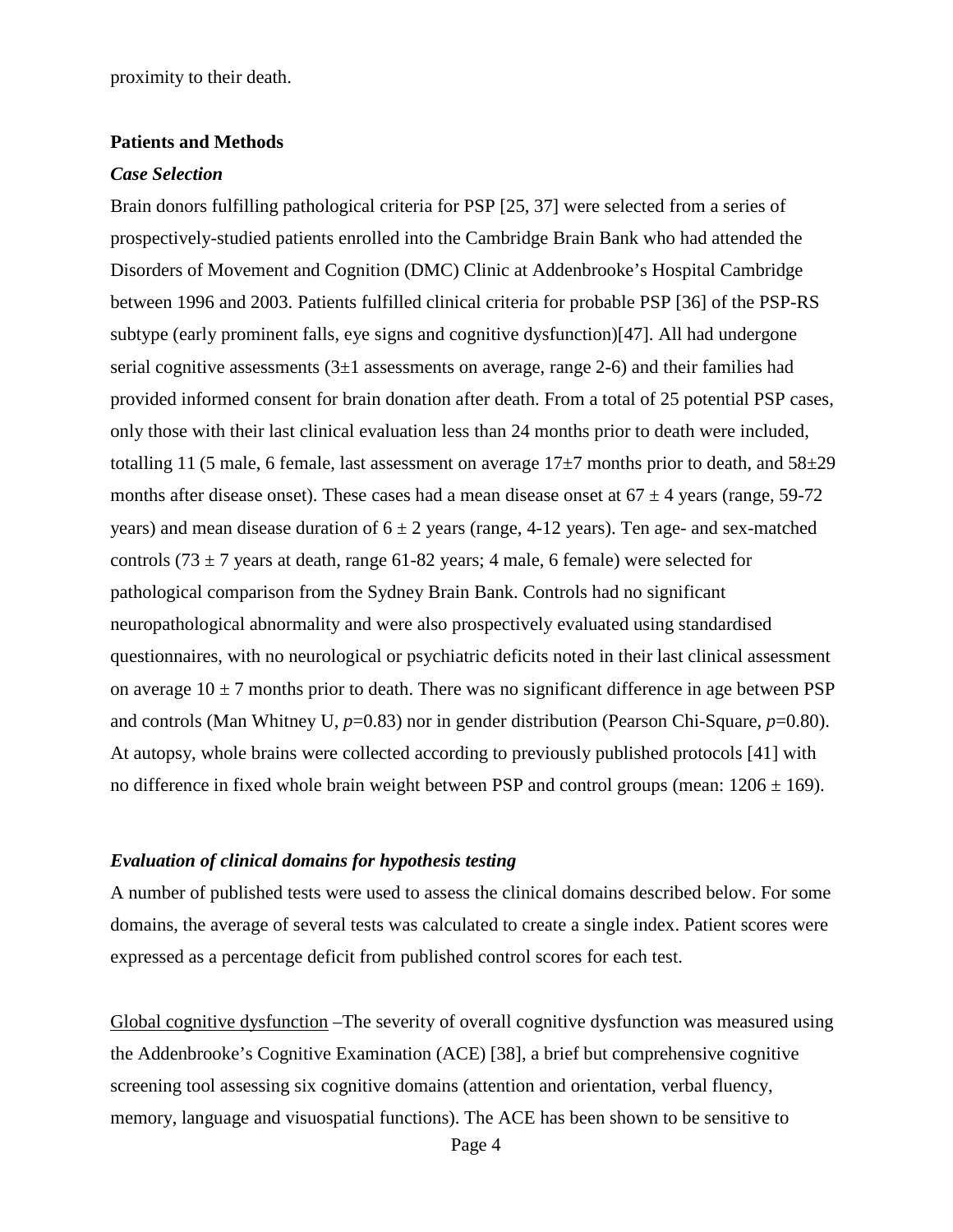cognitive dysfunction in PSP [4]. The ACE was measured at several time points in 8/11 patients and the average decline in performance was found to be 8% per annum.

Attention/Orientation - To assess this ability we used the attention and orientation score from the ACE.

Letter fluency – As a measure of executive ability, fluency scores for words beginning with the letters F, A, S and P (from the ACE) were used [18, 27].

Language – To assess language dysfunction we combined the following scores: the language subsection of the ACE, the Graded Naming Test (GNT), [9] the Pyramids and Palm Trees test (PPT) [5, 29], the Test of Reception and Grammar (TROG) [10, 15] and category fluency. Visuospatial deficits – Scores on the Visual Object and Space Perception Battery (VOSP) [44] were used to assess patients for visuospatial deficits. This battery combines object-perception (incomplete letters, silhouettes and object decision) and space-perception (dots, number location and cubes) [3].

Global motor impairment (to assess specificity) – The severity of motor impairment prior to death was assessed by extracting the limb, gait and falls scores from the PSP Rating Scale [21].

### *Quantitative histopathology*

Regions assessed were the substantia nigra, caudate nucleus, amygdala and multiple cortical regions, including five samples from the frontal lobe (orbito-frontal cortex or Brodmann's areas (BA) 10 and 11, inferior frontal gyrus/Brocca's area/BA 44 and 45, superior frontal gyrus/BA 9, precentral motor gyrus/BA 4, anterior cingulate gyrus/BA 24 and 32), two samples from the temporal lobe (perirhinal cortex, superior temporal cortex/BA 22 (anterior) or 41/42 (posterior) and one sample from the parietal lobe (supramarginal gyrus/BA 40). These tissue samples were paraffin-embedded and 10µm thick sections cut and stained with 1) cresyl violet (0.5%) to label cells within the section, and 2) immunohistochemistry for abnormally phosphorylated tau protein (AT8 antibody; Pierce Endogen, Woburn, MA, USA; diluted 1:10,000) using peroxidase visualization and cresyl violet counterstaining, as previously published [23].

Neuron death and neuronal tau accumulation, rather than glial pathology, were hypothesised to be the pathological variables most directly related to neurological dysfunction. For this reason neuron and neuronal tau densities were measured as opposed to overall tau burden. Neuron loss and tau inclusion density in the substantia nigra was graded for severity (by GH) on a scale of 0- 4 for neuron loss and 0-3 for tau-immunoreactive neuron density (a score of 0 representing no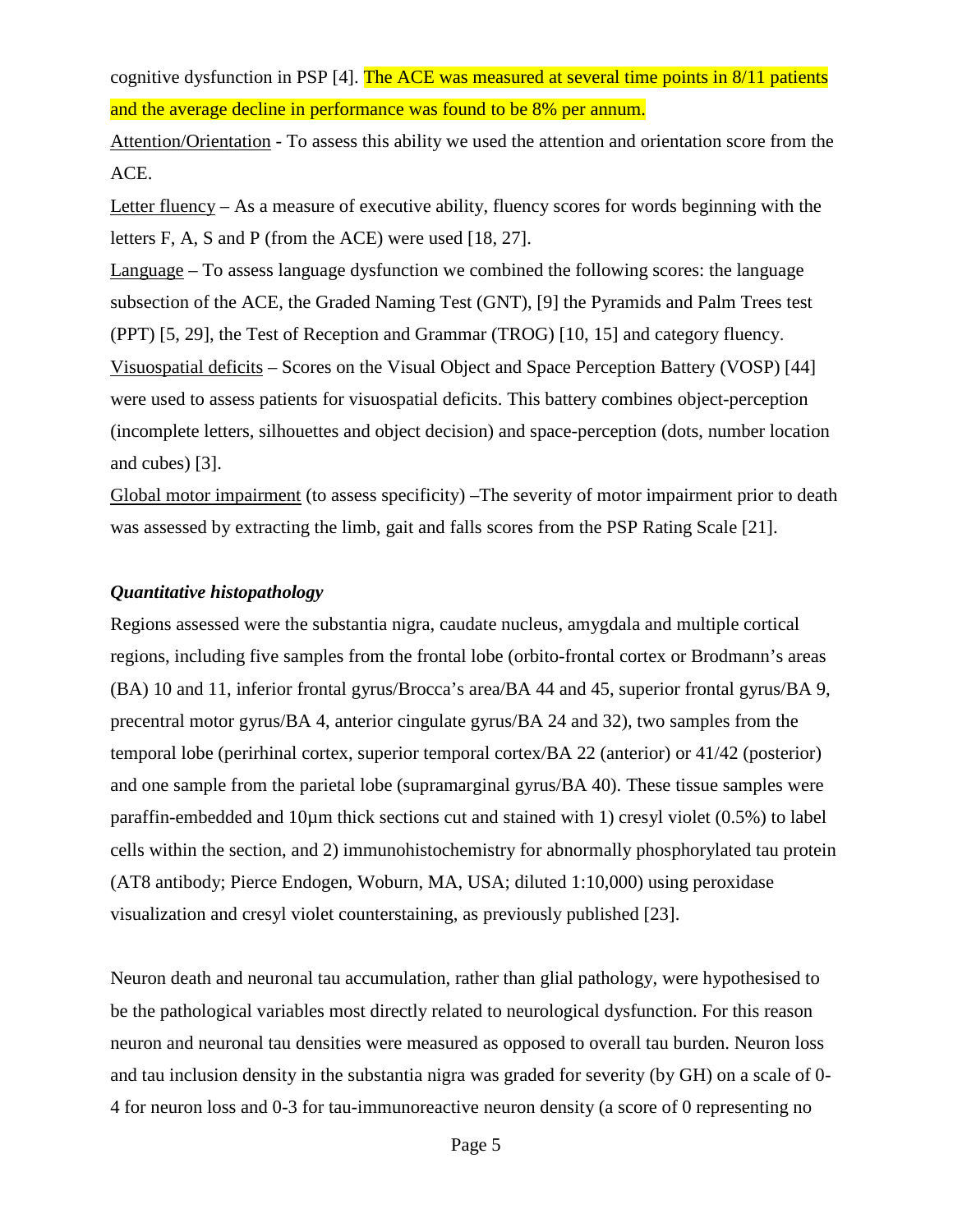change from control and 1 being least severe for each scale). For all other regions, the density of all cresyl violet-stained and tau-immunoreactive neurons was assessed at 200x magnification on a brightfield 'Zeiss' microscope using a previously published quantitative procedure [33, 34]. Briefly, for all cresyl violet-stained neurons five strips in each cortical region were randomly marked on the coverslip, and five equidistant locations marked along the longest span of the subcortical nucleus, then neurons within a 400X400 $\mu$ m optical field counted at each marked location with separate counts for the upper (II and III) and lower (V) cortical layers. In each section stained for tau protein, neurons with and without cytoplasmic inclusions (roughly spherical, or flame-shaped fibrillar aggregates) were counted in five microscopic fields randomly placed in the cortical and subcortical areas containing the greatest density of tauimmunoreactivity identified at low magnification. Quantitation performed by two independent researchers blind to case details gave an average inter-rater and intra-rater variability of <10% for all measurements.

In each region, the density of cresyl violet-stained neurons in each case (mean of five measurements) was calculated and standardised to the mean control neuron density for that region (standardised PSP-RS neuron density = (neuron density / mean control neuron density)\*100). The percentage neuronal loss (100% - neuron density (%)) was used for correlations to clinical indices. Secondly, for each region, the mean density of remaining neurons that were tau-immunoreactive was calculated as a percentage of the density of all remaining neurons in that case. The variation in counts across control cases is shown in Table 1.

### **\*\*\*Table 1 about here\*\*\***

#### *Statistical analysis*

SPSS 10 software (SPSS Inc., Chicago, IL, USA) was used for all statistical analyses and a p value <0.05 accepted as the level of significance. Patients more than 1.5 standard deviations from mean control values were considered to have deficits. Mann-Whitney U tests were used to determine regions of significant neuronal loss and/or tau-immunoreactive neuronal inclusions for further regression analyses. A significance level of  $p<0.01$  was used to determine those regions with substantive differences and also accommodate for multiple comparisons at this step. Stepwise multiple linear regressions were used to test the hypotheses outlined in the introduction in the PSP-RS cases by examining the relationships between the severity of their clinical scores in a particular domain and the severity of regional neuron loss and neuronal tau deposition,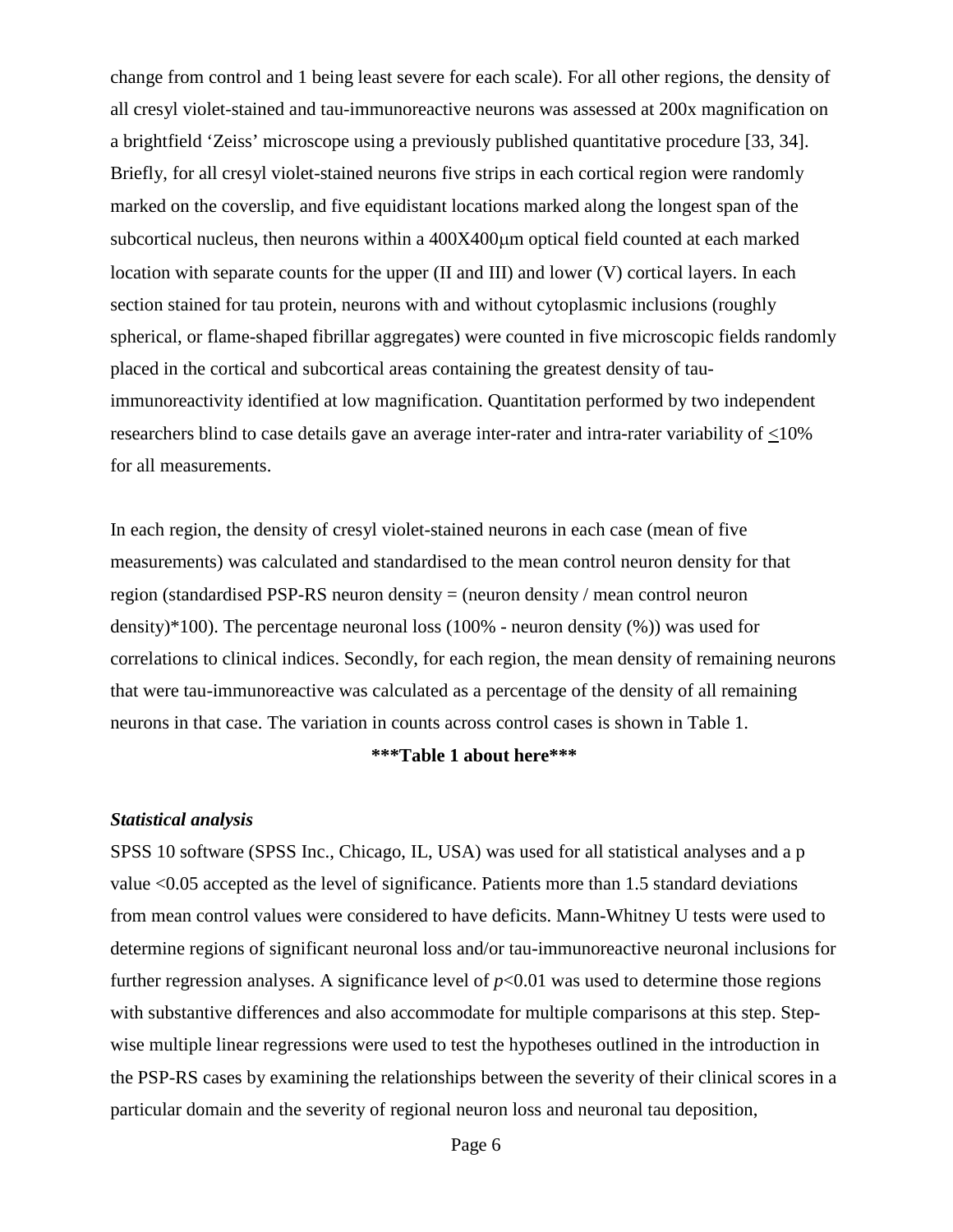controlling for age at onset and disease duration. For these analyses all regional pathological variables were included to determine the selectivity of any regional degeneration, as predicted in the hypotheses described in the introduction.

### **Results**

#### *Variation in the clinical deficits*

Global motor function was universally impaired with the majority of patients having moderate to severe motor deficits (Table 2). Two patients had relatively preserved gait (scores of 3/20 and 4/20) but otherwise there was little variation in the severity of motor impairment. Supranuclear gaze palsy was universally present, and severe in most cases, with only two patients scoring less than 50% in the oculomotor exam used for the PSP Rating Scale [21]. In 5/11 patients, the first symptoms were falls, dysarthria, dysphagia and/or bradykinesia. In the remaining patients the early clinical profile was dominated by behavioural changes (apathy, personality change, and disinhibition) with postural instability and falls within 2 years of symptom onset.

#### **\*\*\*Table 2 about here \*\*\***

#### *Cognitive Findings*

Cognitive and behavioural domain scores were more variable than motor impairment. While 9/11 (82%) were judged to meet criteria for dementia (ACE <82) the degree of dementia was moderate in the majority of patients (Table 2). As expected, the greatest deficits were in executive function with impaired letter fluency a ubiquitous finding (Table 2). Attention was impaired in the majority (80%) but the impairment was relatively mild compared to letter fluency. Despite almost universal dysarthria, language function was relatively mildly impaired with a mean 25% deficit and just half of patients experiencing a deficit by end-stage disease. Most patients showed a mild deficit in object perception. In contrast, greater variation was present in space perception scores, where a smaller number of patients showed a much more severe deficit (Table 2).

#### *Neuronal loss*

The degree of neuron loss varied considerably across the regions sampled (Table 3 and Figure 2), but was similar between cases suggesting a relatively homogeneous cohort. All subjects had neuron loss in the substantia nigra (average 65% loss), superior temporal (average 41% loss) and supramarginal gyrus (average  $45\%$  loss, Figure 1A, B an Figure 2). The inferior frontal gyrus had neuronal loss in all but one patient. There was no reduction in neurons in the orbito-frontal,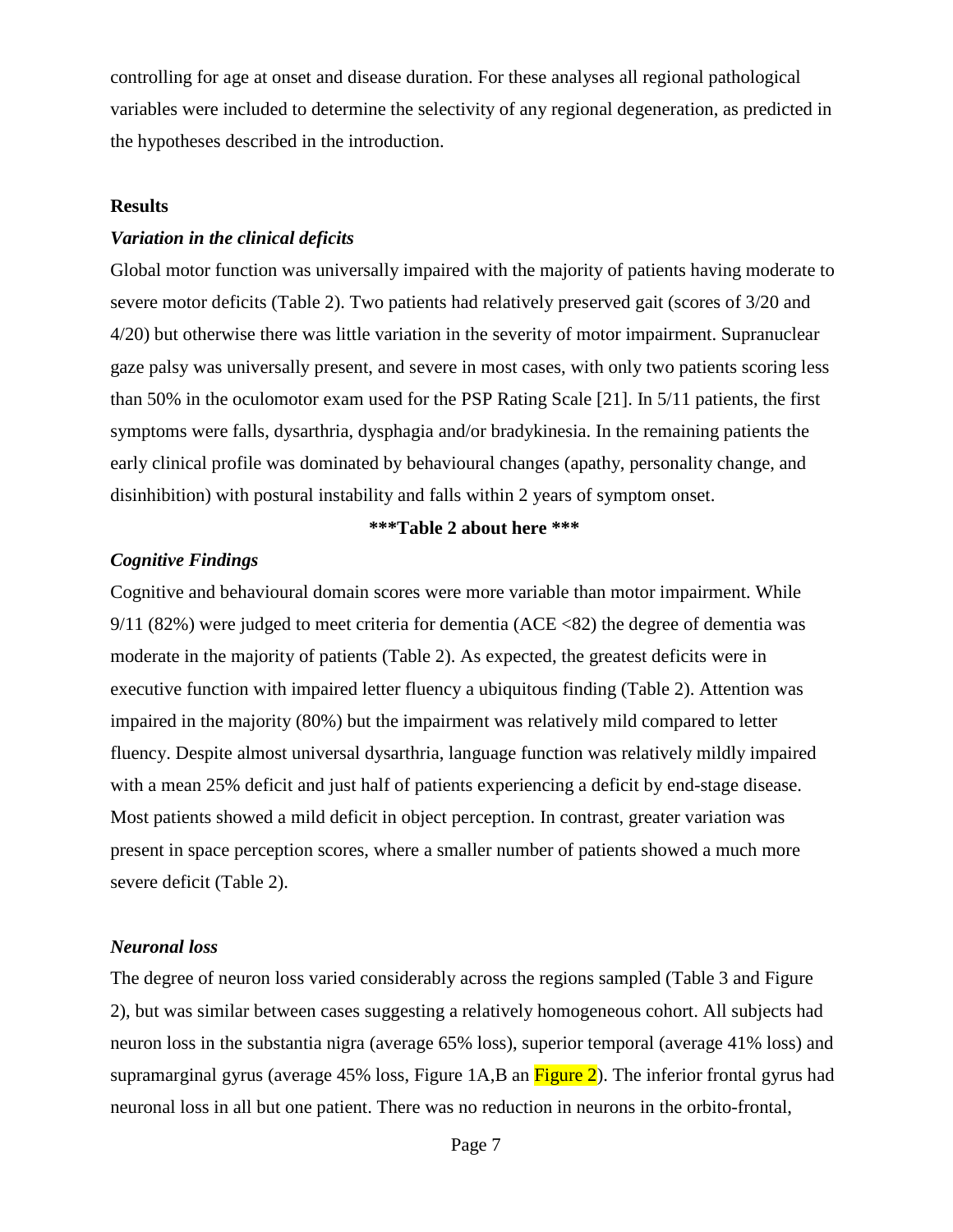anterior cingulate and motor cortices and amygdala. Other regions examined had milder neuronal loss, including the caudate nucleus, superior frontal and perirhinal cortices.

## **\*\*\*Figure 1, Figure 2 and Table 3 about here \*\*\***

## *Neuronal tau deposition*

Neuronal tau deposition in most regions was typical of PSP with predominantly rounded "globose" inclusions found within the cytoplasm of neurons (Figure 1D) and some additional "flame-shaped" neurofibrillary tangles occasionally found in other neurons. More diffuse and granular neuronal tau deposits were identified in the perirhinal cortex and amygdala. Tauimmunoreactive neurons were found at levels greater than normal in the substantia nigra, inferior frontal gyrus and primary motor cortex ( $\frac{Figure 2}{2}$ ). In these regions neuronal tau was highly variable, with the focus of pathology in the substantia nigra. Tau deposition was significantly greater than controls in every region assessed except the perirhinal gyrus (Table 3 and Figure 2).

## *Clinicopathological Relationships*

To test the hypotheses outlined in the introduction, the relationships between the severity of cognitive behavioural subdomains and the severity of regional pathological variables was investigated using stepwise multiple regression analyses, controlling for age at onset and disease duration (see Table 4).

## **\*\*\*Table 4 about here\*\*\***

Attention/orientation deficits related to the degree of tau deposition in the superior frontal gyrus rather than the cingulate cortex as hypothesied. Executive dysfunction was hypothesised to relate to superior frontal pathology. In keeping with this we found that reduced letter fluency related to tau deposition in the superior frontal region as well as the supramarginal cortices. In keeping with a priori hypotheses, overall language function related to neuronal tau deposition in the inferior frontal gyrus (Broca's area) and to neuron loss in the perirhinal gyrus. Visuospatial dysfunction related to the degree of neuronal tau deposition in the supramarginal gyrus, consistent with our hypotheses. Global cognitive dysfunction was found to relate to an increase in neuronal tau deposition in the supramarginal gyrus only.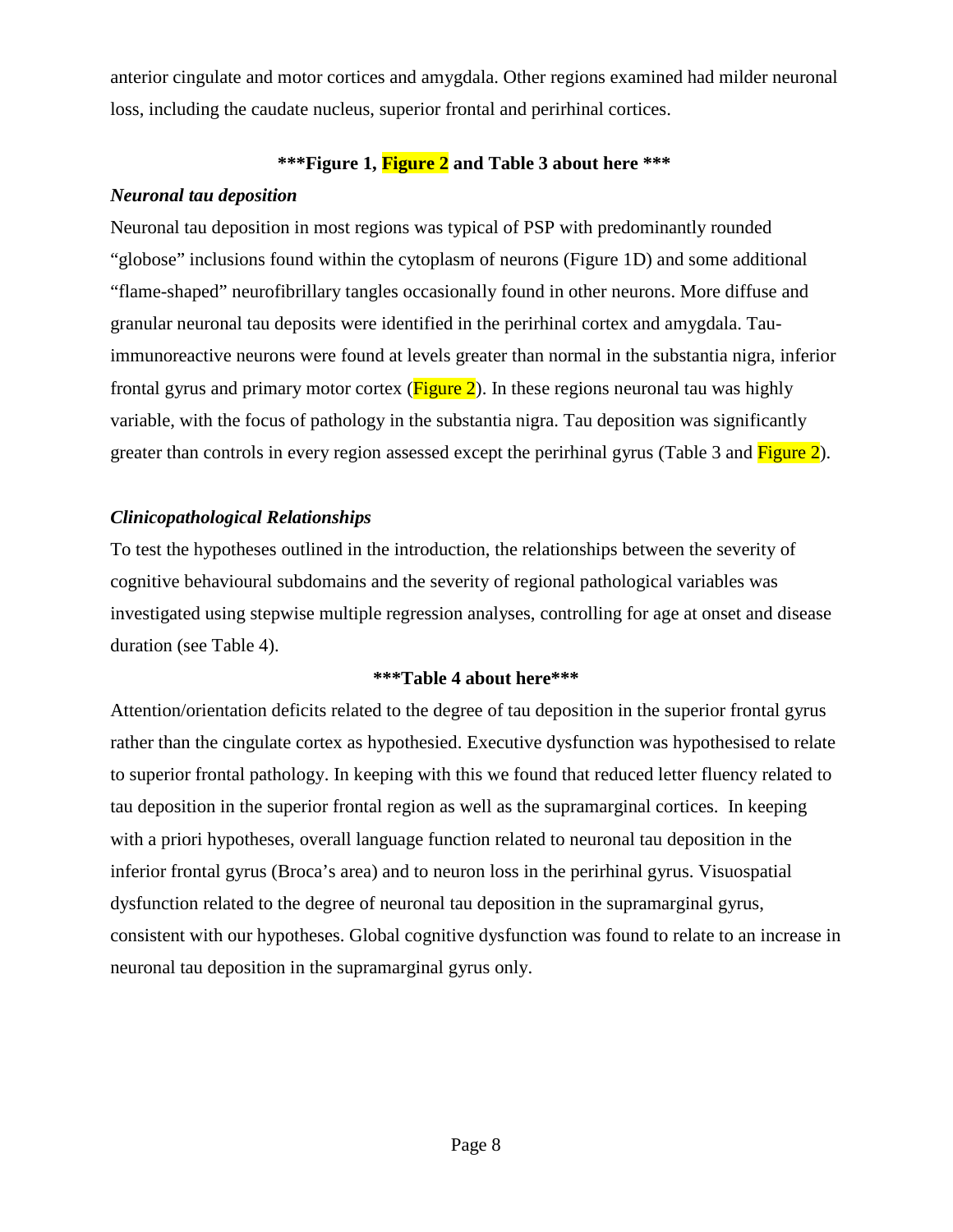### **Discussion**

This study is the first to relate the extent of neuropathological changes post-mortem in PSP-RS to the typical array of cognitive dysfunction in PSP-RS. While the sample is relatively small in statistical terms due to difficulties in prospectively collecting longitudinal clinical data, the relative rarity of the disease and the obstacles of human tissue donation, it has provided the best platform currently available for an investigation of this nature. Although it is difficult to ascribe clinically measured neuropsychological deficits to discrete brain regions (given that networks of regions are likely to be degenerating) we confirm the considerable regional variability in frontal, temporal and parietal tau pathology, and that this variation relates to the severity of specific cognitive deficits. We also confirm a number of hypotheses derived from current literature, including the relationships between executive function and the superior dorsolateral prefrontal region, between language deficits and the perirhinal cortex, and between visuospatial impairment and the supramarginal gyrus. In addition, unexpected functional relationships were identified, as overall cognitive dysfunction related most to the severity of tau deposition in the supramarginal gyrus rather than to the frontal regions more commonly thought to represent the greatest deficits in PSP. The identification of the importance of supramarginal gyrus dysfunction in PSP-RS is novel and warrants further research.

Turning to the neuropathological aspects, abnormal neuronal tau deposition was found in practically all subcortical and cortical regions sampled. By contrast, neuronal cell loss was more circumscribed and involved predominantly the superior and inferior frontal cortices, the superior temporal gyrus, the perirhinal cortex and particularly the supramarginal gyrus. There was a disassociation between tau deposition and cell loss: the primary motor cortex contained significant tau deposition but no loss of neurones, while the perirhinal cortex demonstrated severe neuronal depletion without significant deposition of tau. This clearly suggests that additional, and possibly independent, processes contribute to the neuronal cell death in PSP.

The distribution of neuronal loss across cortical regions was somewhat surprising. In contrast to *in vivo* MRI studies [13, 14] we found no significant neuronal density change in the orbital frontal cortex, but instead the inferior and superior frontal regions showed substantial neuronal depletion. For instance, in the inferior frontal cortex there was on average 41% cell depletion and 90% of the individuals were affected. Of the temporoparietal regions sampled, the supramarginal gyrus showed the most profound neuronal loss (a mean at 45% loss and present in 100% of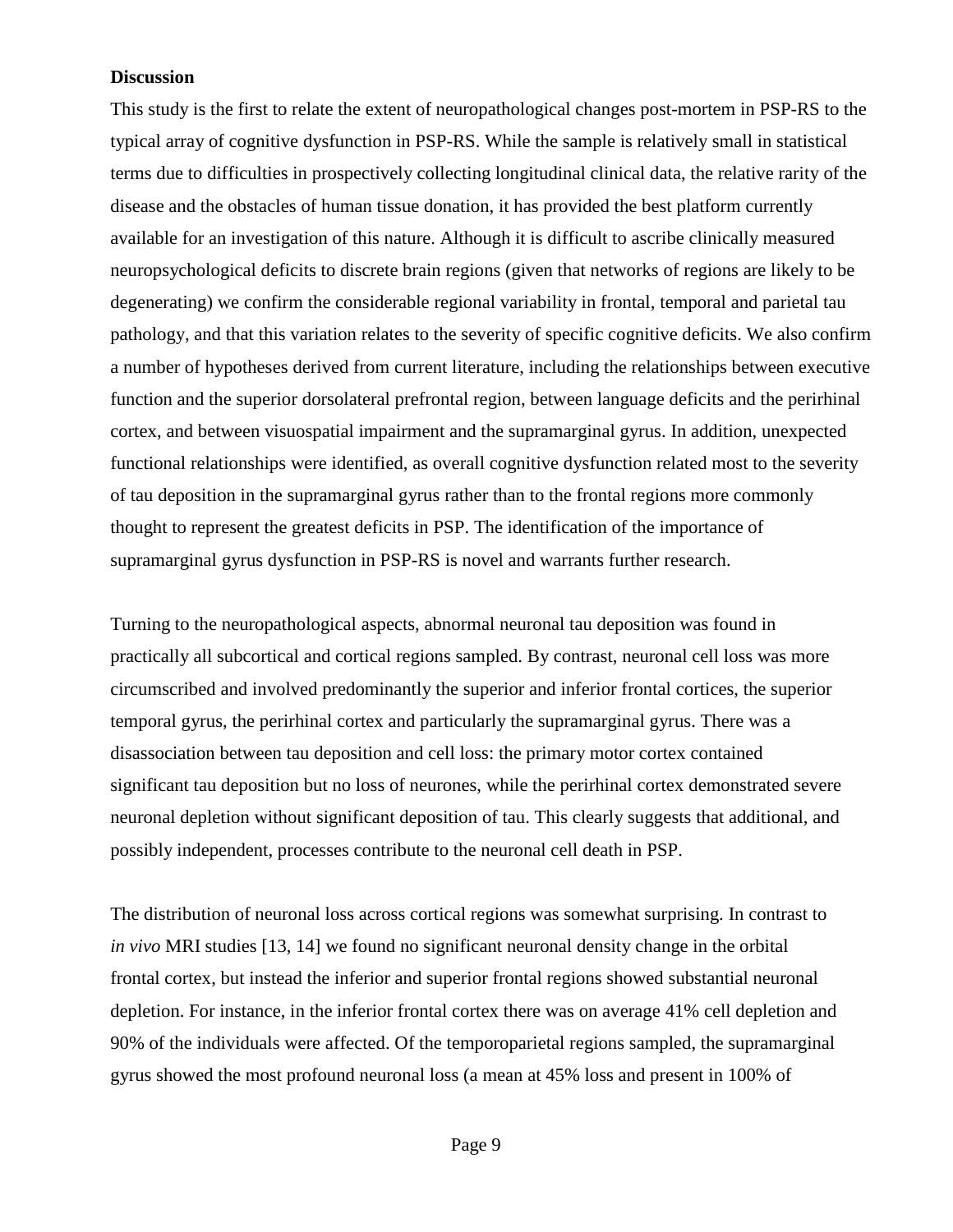cases). There was an almost equivalent degree of involvement of the superior temporal region. This pattern of neuronal loss does not seem to have been appreciated previously in the literature.

As predicted, there was a significant relationship between impaired executive function and tau deposition in the superior dorsolateral prefrontal cortex. Pathology in this region was also implicated in attention and concentration, as measured by the appropriate sub score of the ACE, rather than the anterior cingulate cortex, which was only mildly affected. We speculated that pathology in the supramarginal gyrus was likely to be important for visuospatial function which indeed was substantiated. The language dysfunction was more heterogeneous but again as predicted was correlated with pathology in the inferior frontal and perirhinal cortices. The composite language measure combined tests sensitive to syntactic impairment, the TROG, which would be expected to relate to inferior frontal (BA 44/45) [6] and measures of semantic processing, the GNT and PPT which would be expected to relate to perirhinal pathology [16]. An attempt to use individual tests revealed no significant effects due to small numbers of cases.

The overall level of cognitive impairment on the ACE also correlated with the extent of neuronal tau deposition in the supramarginal gyrus, as already mentioned this was also the most severely affected cortical brain region. Previous *in-vivo* and pathological work in PSP has focused on subcortical and frontal regions with the widespread belief that the cognitive syndrome of PSP reflects frontostriatal dysfunction. Our study suggests an involvement of supramarginal gyrus may be important for functional decline in PSP-RS. The finding of substantial pathology in the supramarginal gyrus is not, however, without precedent. An earlier study from our laboratories, based upon an independent PSP-RS pathological cohort, also showed that the most affected brain region was the supramarginal gyrus [41]. The function of this area, Brodmann area 40, is relatively obscure. It is known to be a multi-modal processing region with widespread connectivity [12, 40]. Functional brain imaging studies suggests a key role in spatial attention and spatial working memory [42]. It is quite plausible, therefore, that some of the cognitive deficits characteristic of PSP-RS are secondary to pathology in this region.

#### **Acknowledgements**

Tissues were received from the Cambridge Brain Bank, which is supported by the Medical Research Council, UK and the Sydney Brain Bank, which is supported by the National Health and Medical Research Council (NHMRC) of Australia (Enabling Grant 282933 & 052009),

Page 10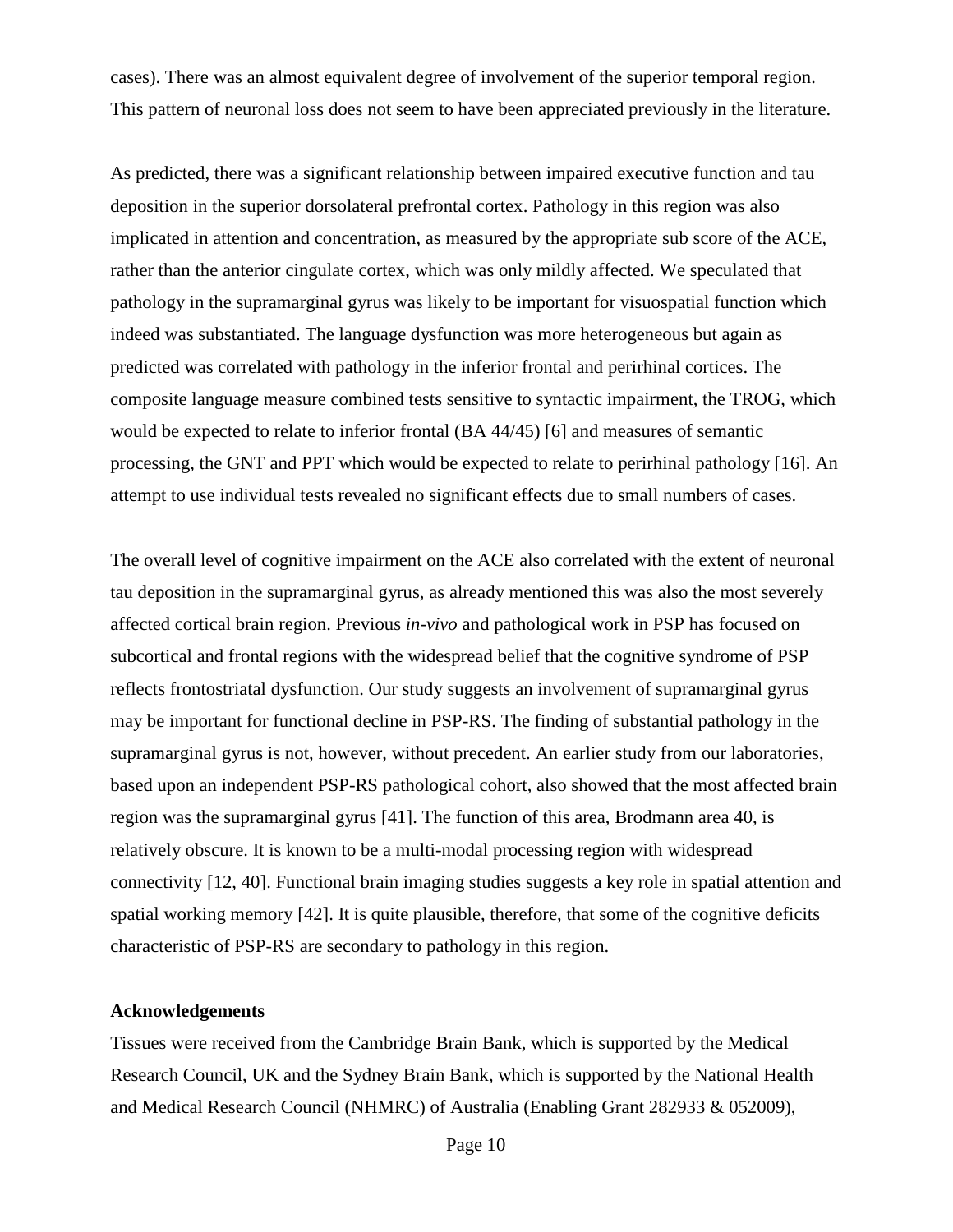Neuroscience Research Australia and the University of New South Wales. The study was supported through research grants from the PSP Association. ES was supported by a NHMRC biomedical postgraduate research scholarship 300672. JH was supported by an ARC Federation Fellowship. GH was supported by a NHMRC Senior Principal Research Fellowships 350827 & 630434.

The authors declare that they have no conflict of interest and have no further financial disclosures to make.

#### **References**

- 1. Agosta F, Kostic VS, Galantucci S, Mesaros S, Svetel M, Pagani E, Stefanova E, Filippi M (2010) The in vivo distribution of brain tissue loss in Richardson's syndrome and PSPparkinsonism: a VBM-DARTEL study. Eur J Neurosci 32:640-647
- 2. Alexander MP, Stuss DT, Picton T, Shallice T, Gillingham S (2007) Regional frontal injuries cause distinct impairments in cognitive control. Neurology 68:1515-1523
- 3. Bak TH, Caine D, Hearn VC, Hodges JR (2006) Visuospatial functions in atypical parkinsonian syndromes. J Neurol Neurosurg Psychiatry 77:454-456
- 4. Bak TH, Crawford LM, Hearn VC, Mathuranath PS, Hodges JR (2005) Subcortical dementia revisited: similarities and differences in cognitive function between progressive supranuclear palsy (PSP), corticobasal degeneration (CBD) and multiple system atrophy (MSA). Neurocase 11:268-273
- 5. Bak TH, Hodges JR (2003) Kissing and dancing--a test to distinguish the lexical and conceptual contributions to noun/verb and action/object dissociation. Preliminary results in patients with frontotemporal dementia. J Neurolinguist 16:169-181
- 6. Bak TH, O'Donovan DG, Xuereb JH, Boniface S, Hodges JR (2001) Selective impairment of verb processing associated with pathological changes in Brodmann areas 44 and 45 in the motor neurone disease-dementia-aphasia syndrome. Brain 124:103-120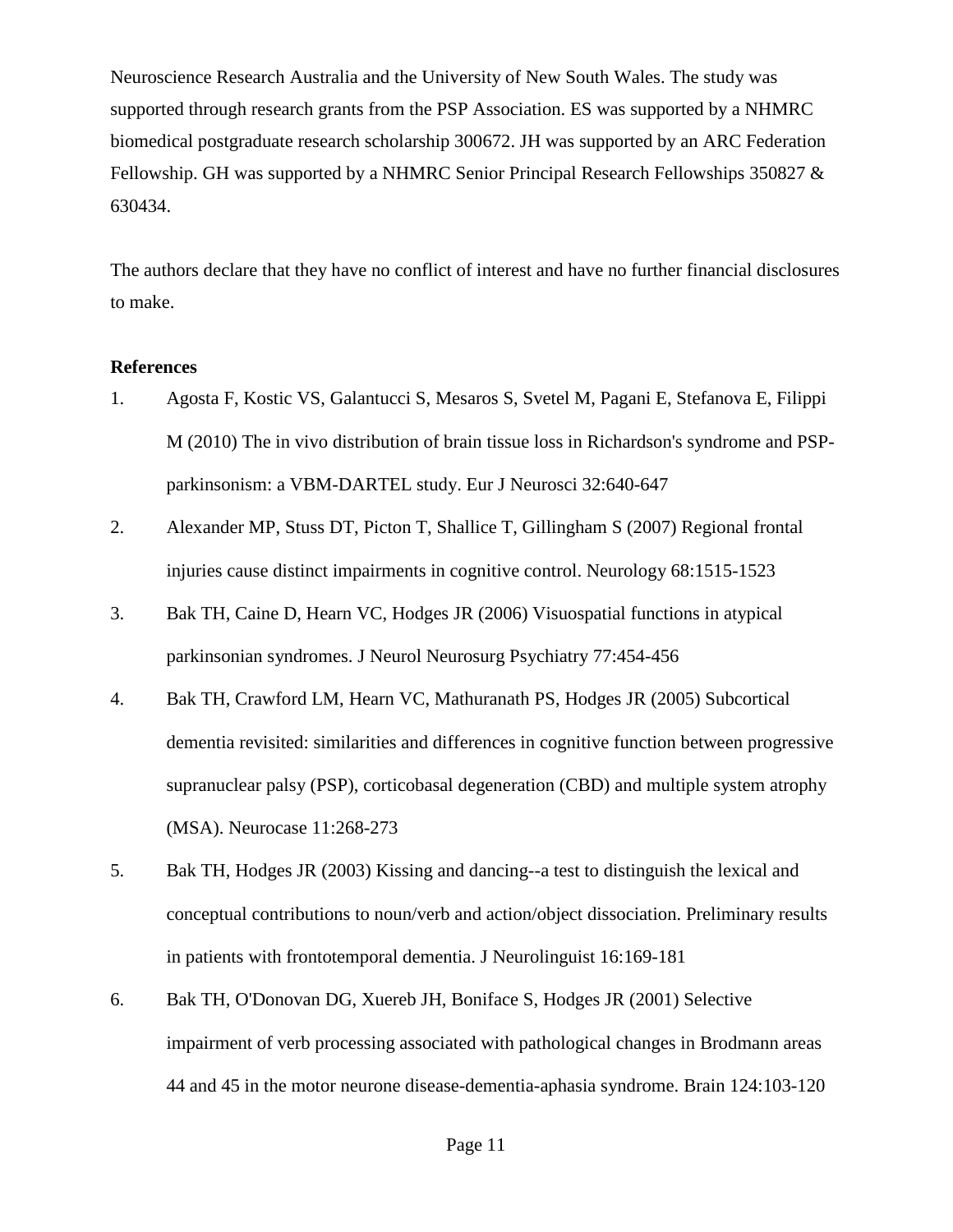- 7. Bergeron C, Pollanen MS, Weyer L, Lang AE (1997) Cortical degeneration in progressive supranuclear palsy. A comparison with cortical-basal ganglionic degeneration. J Neuropathol Exp Neurol 56:726-734
- 8. Bigio EH, Brown DF, White CLr (1999) Progressive supranuclear palsy with dementia: cortical pathology. J Neuropathol Exp Neurol 58:359-364
- 9. Bird CM, Papadopoulou K, Ricciardelli P, Rossor MN, Cipolotti L (2004) Monitoring cognitive changes: psychometric properties of six cognitive tests. Br J Clin Psychol 43:197-210
- 10. Bishop DVM (1983) The Test for Reception of Grammar. In:The Author, Age and Cognitive Performance Research Centre, University of Manchester, UK
- 11. Brown RG, Lacomblez L, Landwehrmeyer BG, Bak T, Uttner I, Dubois B, Agid Y, Ludolph A, Bensimon G, Payan C, Leigh NP (2010) Cognitive impairment in patients with multiple system atrophy and progressive supranuclear palsy. Brain 133:2382-2393
- 12. Corbetta M, Shulman GL (2002) Control of goal-directed and stimulus-driven attention in the brain. Nat Rev Neurosci 3:201-215
- 13. Cordato NJ, Duggins AJ, Halliday GM, Morris JG, Pantelis C (2005) Clinical deficits correlate with regional cerebral atrophy in progressive supranuclear palsy. Brain 128:1259-1266
- 14. Cordato NJ, Pantelis C, Halliday GM, Velakoulis D, Wood SJ, Stuart GW, Currie J, Soo M, Olivieri G, Broe GA, Morris JG (2002) Frontal atrophy correlates with behavioural changes in progressive supranuclear palsy. Brain 125:789-800
- 15. Croot K, Hodges JR, Patterson K (1999) Evidence for impaired sentence comprehension in early Alzheimer's disease. J Int Neuropsychol Soc 5:393-404
- 16. Davies RR, Halliday GM, Xuereb JH, Kril JJ, Hodges JR (2009) The neural basis of semantic memory: evidence from semantic dementia. Neurobiol Aging 30:2043-2052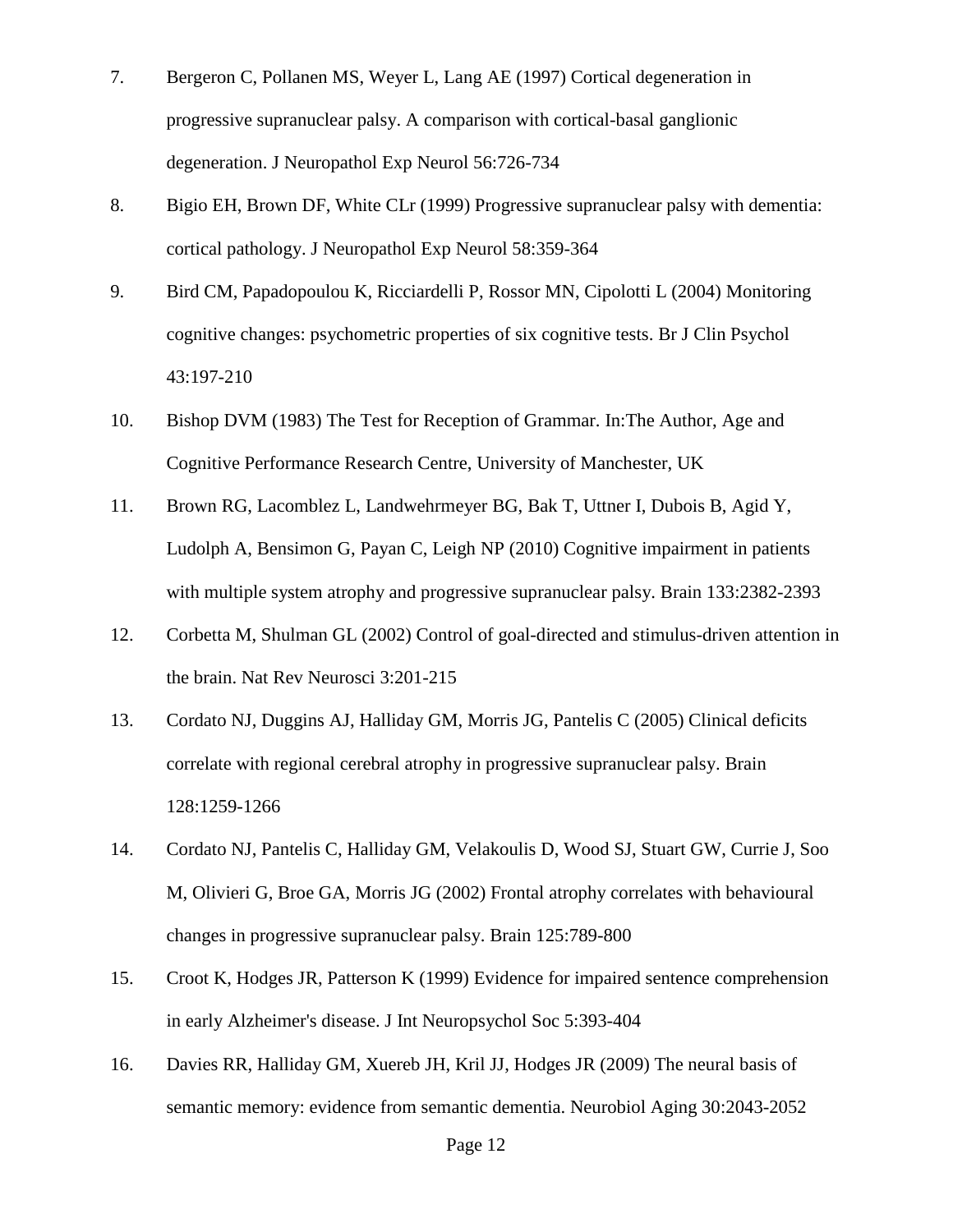- 17. Dickson DW, Ahmed Z, Algom AA, Tsuboi Y, Josephs KA (2010) Neuropathology of variants of progressive supranuclear palsy. Curr Opin Neurol 23:394-400
- 18. Dudas RB, Berrios GE, Hodges JR (2005) The Addenbrooke's cognitive examination (ACE) in the differential diagnosis of early dementias versus affective disorder. Am J Geriatr Psychiatry 13:218-226
- 19. Esmonde T, Giles E, Gibson M, Hodges JR (1996) Neuropsychological performance, disease severity, and depression in progressive supranuclear palsy. J Neurol 243:638-643
- 20. Ghosh BC, Rowe JB, Calder AJ, Hodges JR, Bak TH (2009) Emotion recognition in progressive supranuclear palsy. J Neurol Neurosurg Psychiatry 80:1143-1145
- 21. Golbe LI (1997) Medical Advisory Board of the Society for Progressive Supranuclear Palsy. A clinical rating scale and staging system for progressive supranuclear palsy. Neurology 48:A326
- 22. Golbe LI, Ohman-Strickland PA (2007) A clinical rating scale for progressive supranuclear palsy. Brain 130:1552-1565
- 23. Halliday GM, Hardman CD, Cordato NJ, Hely MA, Morris JG (2000) A role for the substantia nigra pars reticulata in the gaze palsy of progressive supranuclear palsy. Brain 123 ( Pt 4):724-732
- 24. Hanihara T, Amano N, Takahashi T, Nagatomo H, Yagashita S (1995) Distribution of tangles and threads in the cerebral cortex in progressive supranuclear palsy. Neuropathol Appl Neurobiol 21:319-326
- 25. Hauw JJ, Daniel SE, Dickson D, Horoupian DS, Jellinger K, Lantos PL, McKee A, Tabaton M, Litvan I (1994) Preliminary NINDS neuropathologic criteria for Steele-Richardson-Olszewski syndrome (progressive supranuclear palsy). Neurology 44:2015- 2019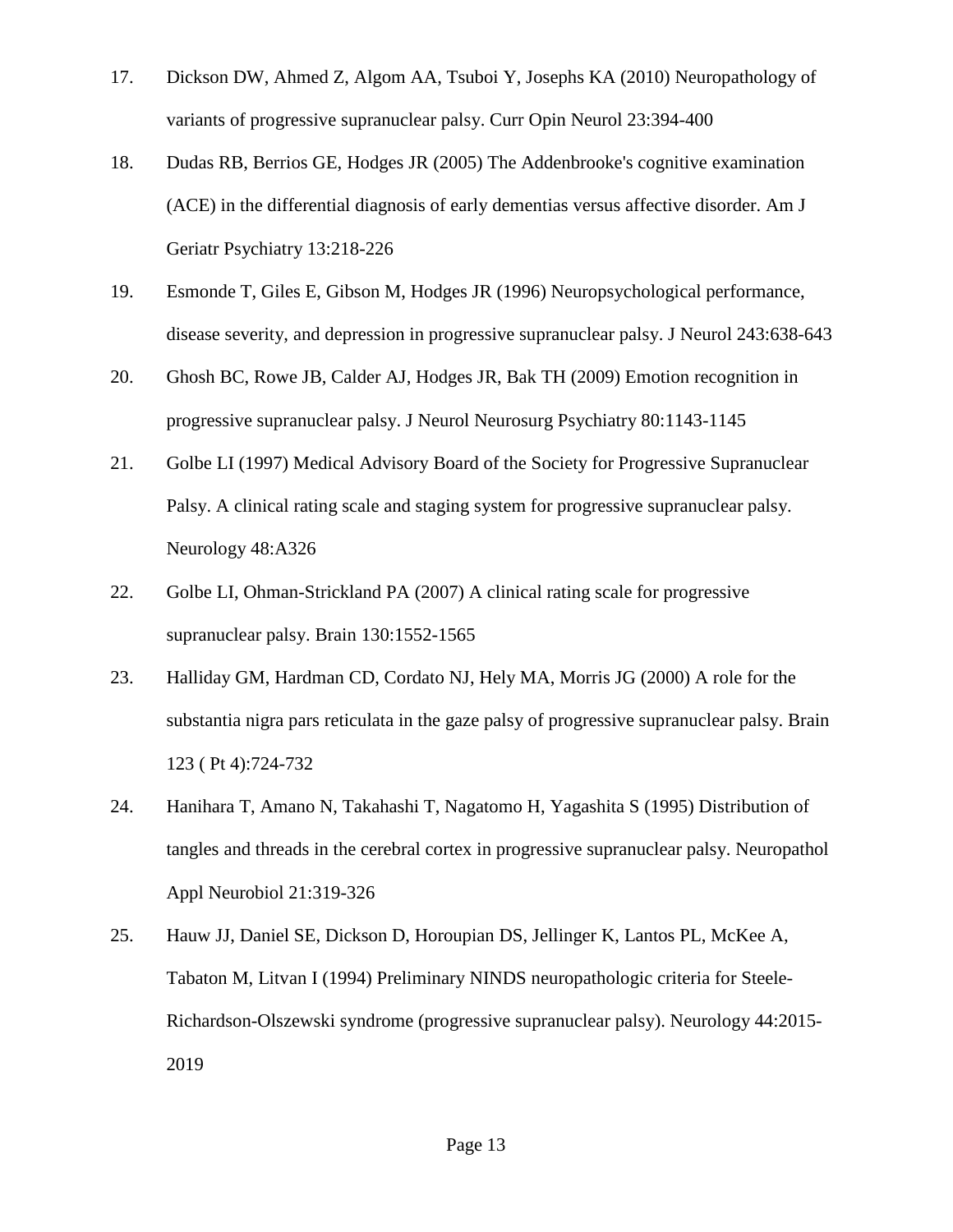- 26. Hayden BY, Platt ML (2010) Neurons in anterior cingulate cortex multiplex information about reward and action. J Neurosci 30:3339-3346
- 27. Hodges JR (2007) Cognitive Assessment for Clinicians. Oxford University Press, Oxford
- 28. Hof PR, Delacourte A, Bouras C (1992) Distribution of cortical neurofibrillary tangles in progressive supranuclear palsy: a quantitative analysis of six cases. Acta Neuropathol (Berl) 84:45-51
- 29. Howard D, Patterson K (1992) Pyramids and palm trees: A test of semantic access from pictures and words. Thames Valley Test Company, Bury St Edmunds, Suffolk
- 30. Jellinger KA (2008) Different tau pathology pattern in two clinical phenotypes of progressive supranuclear palsy. Neurodegener Dis 5:339-346
- 31. Josephs KA, Boeve BF, Duffy JR, Smith GE, Knopman DS, Parisi JE, Petersen RC, Dickson DW (2005) Atypical progressive supranuclear palsy underlying progressive apraxia of speech and nonfluent aphasia. Neurocase 11:283-296
- 32. Josephs KA, Whitwell JL, Dickson DW, Boeve BF, Knopman DS, Petersen RC, Parisi JE, Jack CR, Jr. (2008) Voxel-based morphometry in autopsy proven PSP and CBD. Neurobiol Aging 29:280-289
- 33. Kersaitis C, Halliday GM, Kril JJ (2004) Regional and cellular pathology in frontotemporal dementia: relationship to stage of disease in cases with and without Pick bodies. Acta Neuropathol 108:515-523
- 34. Kril JJ, Halliday GM, Svoboda MD, Cartwright H (1997) The cerebral cortex is damaged in chronic alcoholics. Neuroscience 79:983-998
- 35. Litvan I (1994) Cognitive disturbances in progressive supranuclear palsy. J Neural Transm Suppl 42:69-78
- 36. Litvan I, Bhatia KP, Burn DJ, Goetz CG, Lang AE, McKeith I, Quinn N, Sethi KD, Shults C, Wenning GK (2003) Movement Disorders Society Scientific Issues Committee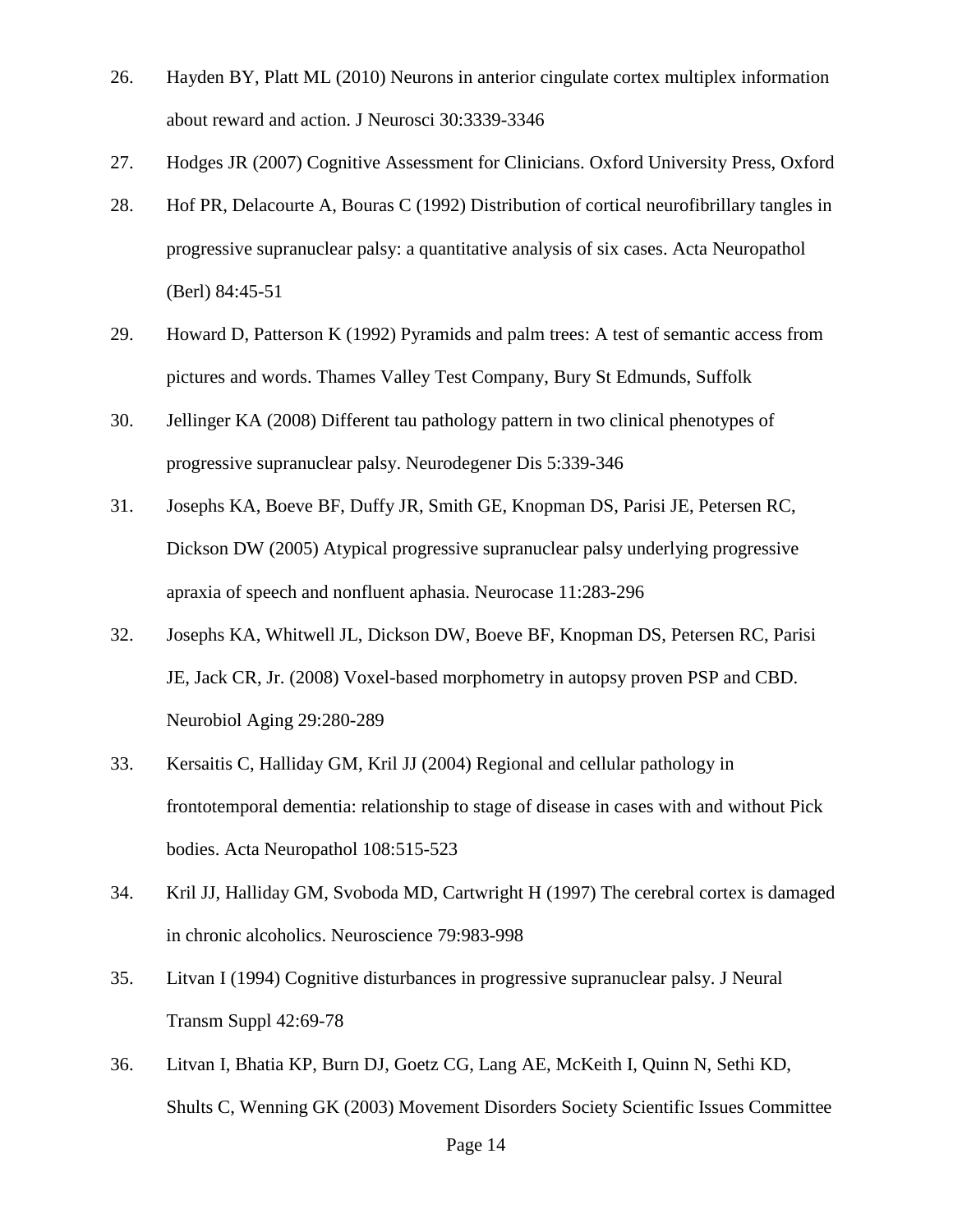report: SIC Task Force appraisal of clinical diagnostic criteria for Parkinsonian disorders. Mov Disord 18:467-486

- 37. Litvan I, Hauw JJ, Bartko JJ, Lantos PL, Daniel SE, Horoupian DS, McKee A, Dickson D, Bancher C, Tabaton M, Jellinger K, Anderson DW (1996) Validity and reliability of the preliminary NINDS neuropathologic criteria for progressive supranuclear palsy and related disorders. J Neuropathol Exp Neurol 55:97-105
- 38. Mathuranath PS, Nestor PJ, Berrios GE, Rakowicz W, Hodges JR (2000) A brief cognitive test battery to differentiate Alzheimer's disease and frontotemporal dementia. Neurology 55:1613-1620
- 39. Millar D, Griffiths P, Zermansky AJ, Burn DJ (2006) Characterizing behavioral and cognitive dysexecutive changes in progressive supranuclear palsy. Mov Disord 21:199- 207
- 40. Rushworth MF, Paus T, Sipila PK (2001) Attention systems and the organization of the human parietal cortex. J Neurosci 21:5262-5271
- 41. Schofield EC, Hodges JR, Macdonald V, Cordato NJ, Kril JJ, Halliday GM (2010) Cortical atrophy differentiates Richardson's syndrome from the parkinsonian form of progressive supranuclear palsy. Mov Disord doi: 10.1002/mds.23295
- 42. Silk TJ, Bellgrove MA, Wrafter P, Mattingley JB, Cunnington R (2010) Spatial working memory and spatial attention rely on common neural processes in the intraparietal sulcus. Neuroimage 53:718-724
- 43. Verny M, Duyckaerts C, Agid Y, Hauw J (1996) The significance of cortical pathology in progressive supranuclear palsy. Clinico-pathological data in 10 cases. Brain 119:1123- 1136
- 44. Warrington EK, James M (1991) The Visual Object and Space Perception Battery. Thames Valley Test Company, Bury St. Edmunds, Suffolk

#### Page 15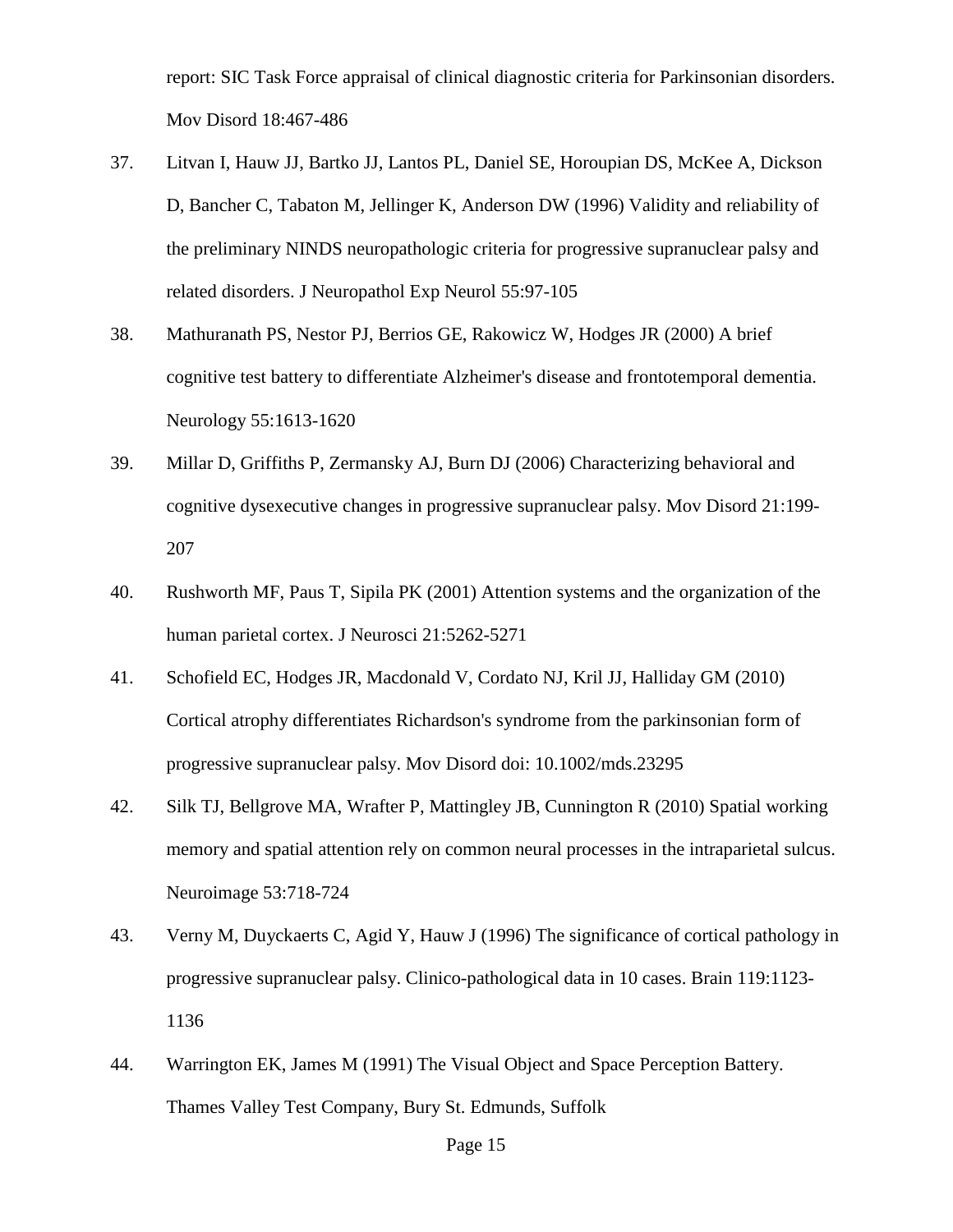- 45. Williams DR, de Silva R, Paviour DC, Pittman A, Watt HC, Kilford L, Holton JL, Revesz T, Lees AJ (2005) Characteristics of two distinct clinical phenotypes in pathologically proven progressive supranuclear palsy: Richardson's syndrome and PSP-parkinsonism. Brain 128:1247-1258
- 46. Williams DR, Holton JL, Strand C, Pittman A, de Silva R, Lees AJ, Revesz T (2007) Pathological tau burden and distribution distinguishes progressive supranuclear palsyparkinsonism from Richardson's syndrome. Brain 130:1566-1576
- 47. Williams DR, Lees AJ (2009) Progressive supranuclear palsy: clinicopathological concepts and diagnostic challenges. Lancet Neurol 8:270-279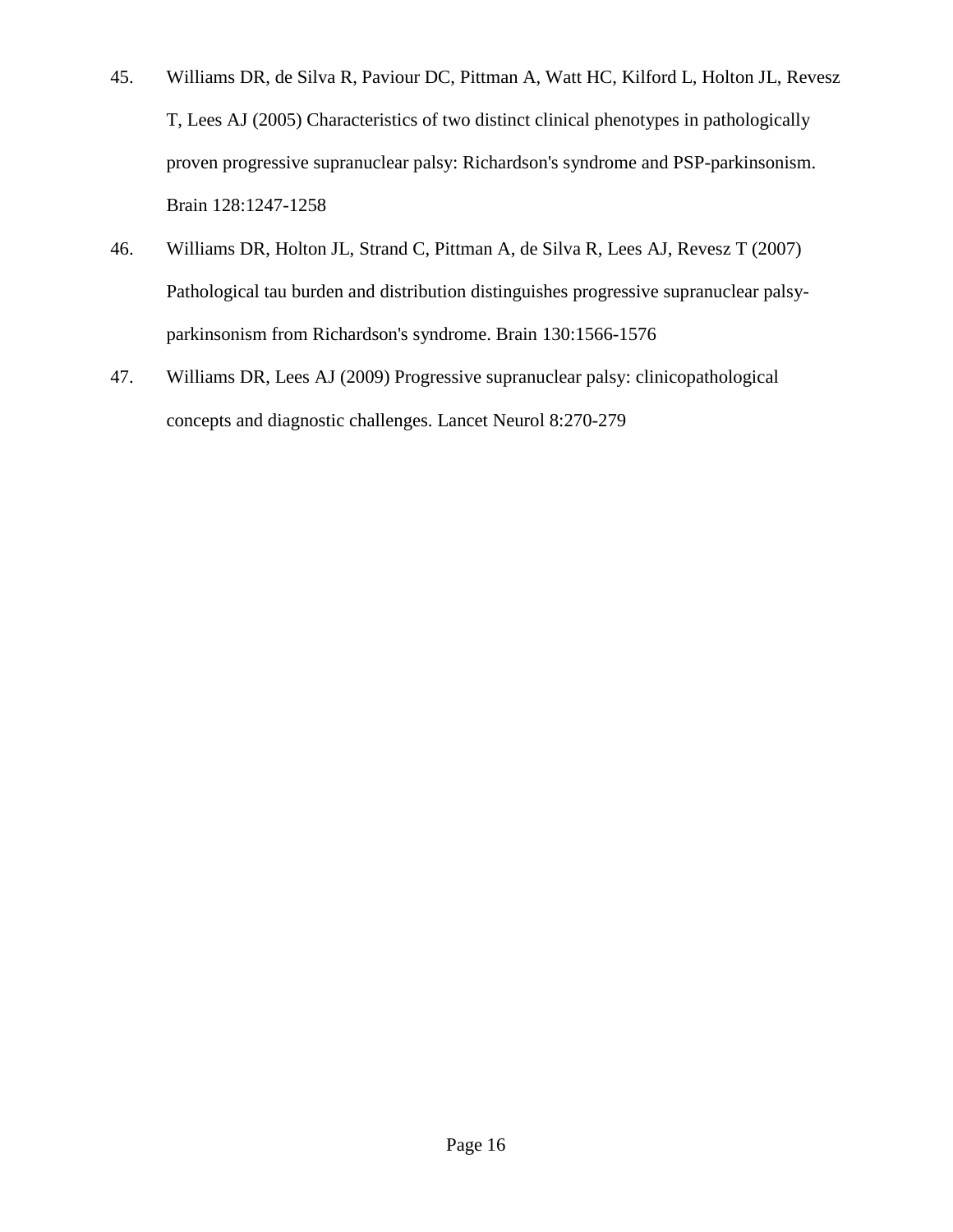|                           | Controls       |                  | Richardson's syndrome |                  |
|---------------------------|----------------|------------------|-----------------------|------------------|
| Region                    | Neuron density | Tau-ir neuron    | Neuron density        | Tau-ir neuron    |
|                           | (field)        | density (/field) | (field)               | density (/field) |
| Caudate nucleus           | $170 \pm 14$   | $1 \pm 1$        | $144 \pm 25$          | $3 \pm 2$        |
| Inferior frontal cortex   | $65 \pm 12$    | $0 \pm 1$        | $38 \pm 8$            | $4 \pm 2$        |
| Superior frontal cortex   | $101 \pm 13$   | $0 \pm 1$        | $79 \pm 10$           | $3 \pm 2$        |
| Orbitofrontal cortex      | $134 \pm 35$   | $0 \pm 1$        | $111 \pm 19$          | $2 \pm 1$        |
| Anterior cingulate cortex | $111 \pm 18$   | $0 \pm 1$        | $100 \pm 18$          | $5 \pm 3$        |
| Motor cortex              | $109 \pm 16$   | $0 \pm 1$        | $107 \pm 17$          | $6 \pm 2$        |
| Superior temporal cortex  | $171 \pm 31$   | $0 \pm 1$        | $104 \pm 17$          | $3 \pm 2$        |
| Perirhinal cortex         | $114 \pm 21$   | $9 \pm 12$       | $82 \pm 7$            | $13 \pm 16$      |
| Amygdala cortex           | $95 \pm 12$    | $6 \pm 14$       | $87 \pm 17$           | $8 \pm 8$        |
| Supramarginal cortex      | $171 \pm 16$   | $0 \pm 1$        | $93 \pm 18$           | $3 \pm 1$        |

Table 1. Variation in raw density counts per region for controls and Richardson syndrome cases

Values are expressed as the average and standard deviation of the number of neurons or tau-ir neurons per microscopic field**.**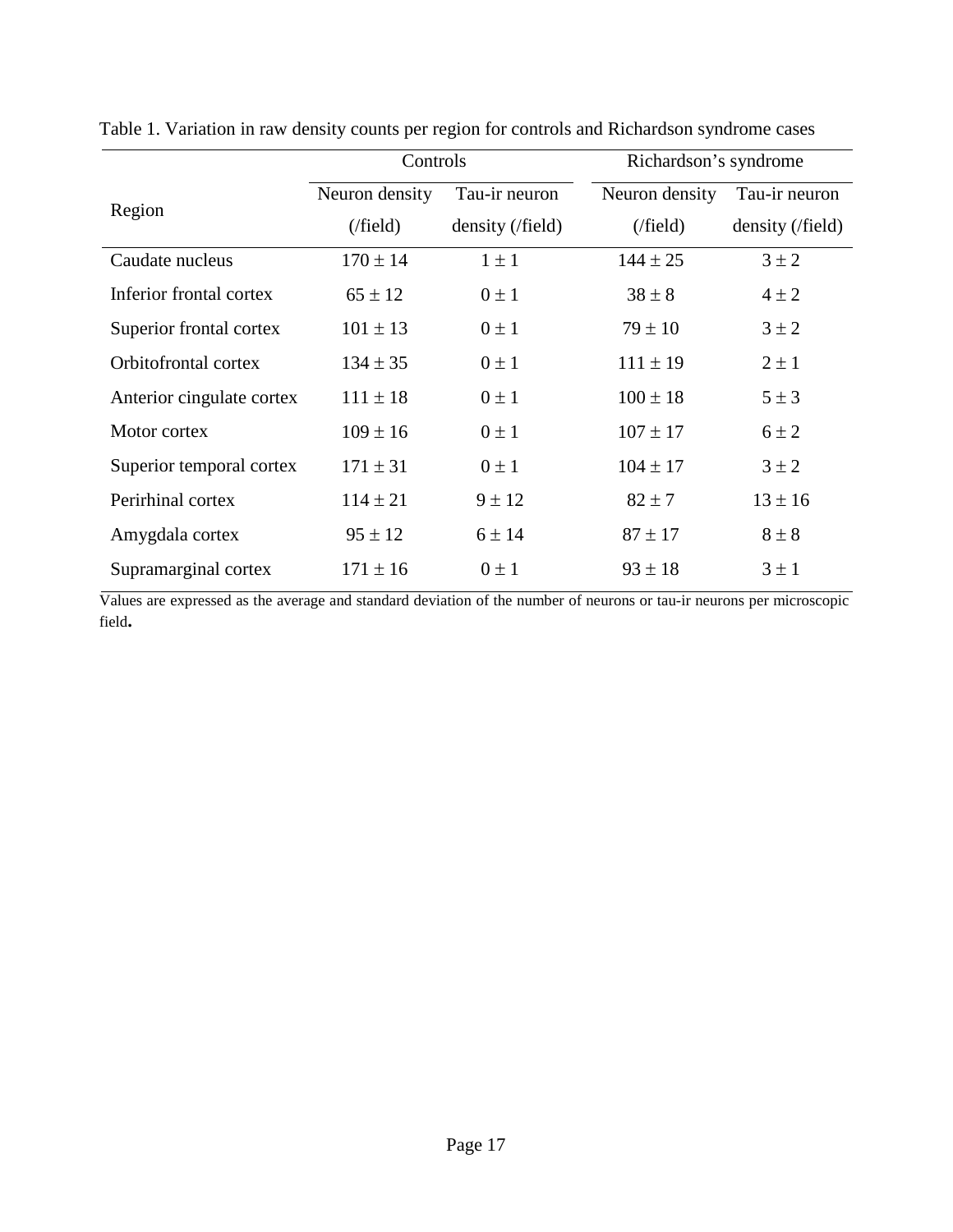| <b>Clinical Domain</b>                 | Controls<br>(% maximum<br>$scorea$ ) | <b>Patients</b><br>(raw scores) | Mean patient<br>deficit<br>(% deficit from<br>mean control<br>score) | % of patients<br>with deficits <sup>g</sup> |
|----------------------------------------|--------------------------------------|---------------------------------|----------------------------------------------------------------------|---------------------------------------------|
| Global motor function $(41)$           | $0 \pm 0^b$                          | $23 \pm 9(6-31)$                | $60 \pm 21$ (16-75)                                                  | 100                                         |
| Global cognitive function $(100)$      | $94 \pm 12^{\circ}$                  | $62 \pm 18 (32 - 89)$           | $28 \pm 19(0-60)$                                                    | 80                                          |
| Attention/Orientation (/18)            | $95 \pm 25^{\circ}$                  | $12 \pm 4 (6-18)$               | $29 \pm 21 (0 - 62)$                                                 | 80                                          |
| Letter fluency $(44)$                  | $93 \pm 5^{\circ}$                   | $14 \pm 7(6-26)$                | $62 \pm 20$ (29-93)                                                  | 100                                         |
| Language $(203)$                       | $92 \pm 20^{\rm d}$                  | $140 \pm 38 (75 - 200)$         | $25 \pm 21 (0 - 60)$                                                 | 55                                          |
| Visuospatial (object perception, /70)  | $84 \pm 8^e$                         | $\frac{45 \pm 11}{(30-59)}$     | $18 \pm 15 (0-39)$                                                   | 71                                          |
| Visuospatial (spatial perception, /30) | $94 \pm 15^{\circ}$                  | $19 \pm 10 (0 - 30)$            | $42 \pm 36(4-94)$                                                    | 57                                          |

**Table 2.** Scores in each clinical domain for each group and the proportion of patients with deficits.

<sup>a</sup>Scores are derived from published data of large control cohorts;  ${}^{\text{b}}$ [22];  ${}^{\text{c}}$ [18];  ${}^{\text{d}}$ (ACE language: 99 ± 3 % [18], GNT: 80  $\pm$  13 % [9], PPT: 96  $\pm$  2 % [5], TROG: 100  $\pm$  0 % [15], Category Fluency: 85  $\pm$  2%).

<sup>g</sup>Proportion of PSP-RS patients more than 1.5 standard deviations from mean control scores.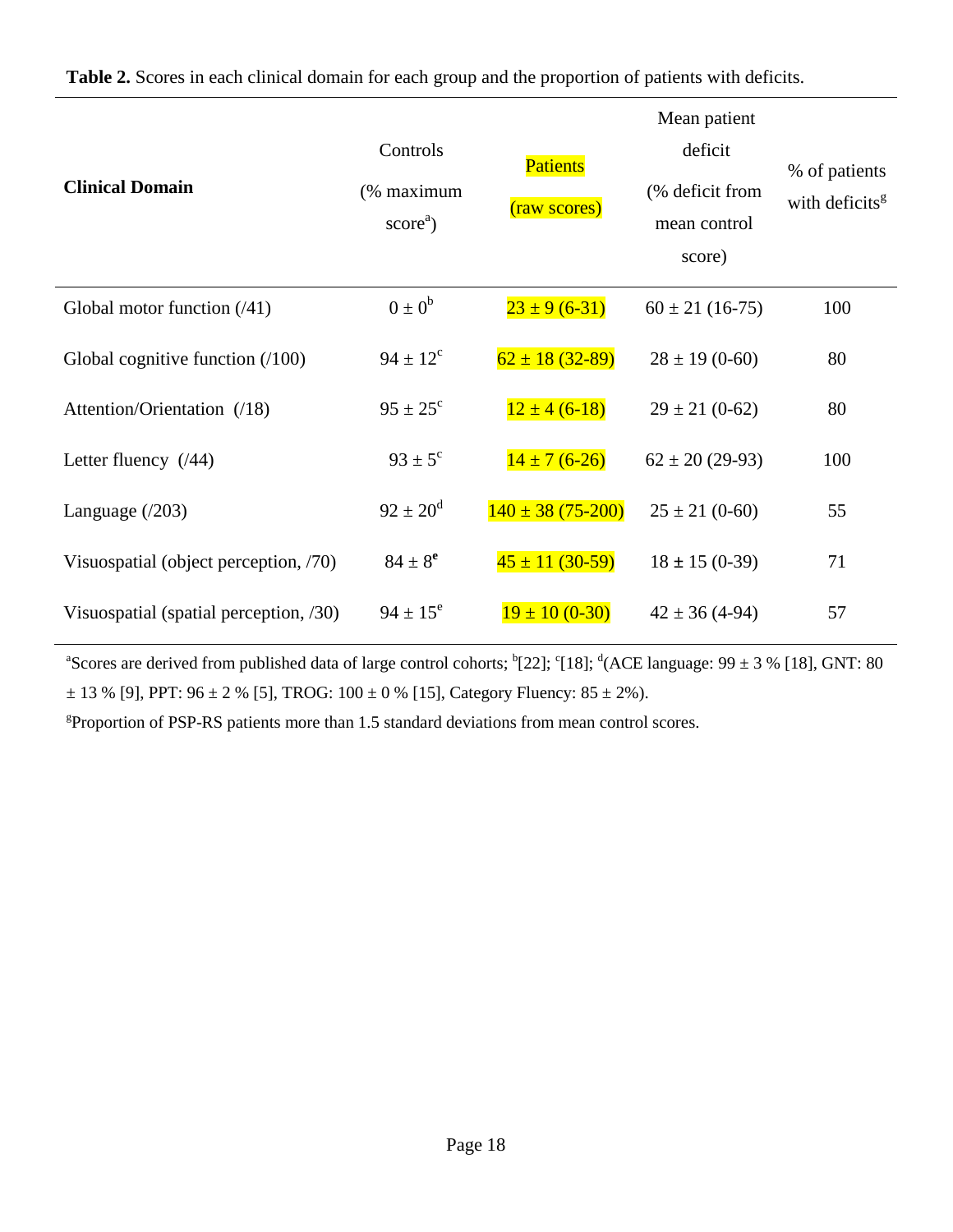|                          |                                           |                             | <b>Mean severity of</b> |                       | <b>PSP-RS</b>           |
|--------------------------|-------------------------------------------|-----------------------------|-------------------------|-----------------------|-------------------------|
| <b>Anatomical Region</b> |                                           | Pathological                | pathology in PSP-RS     | <b>Patients</b>       | v's                     |
|                          |                                           | variable                    | % control density       | affected <sup>b</sup> | controls                |
|                          |                                           |                             | % remaining neurons     | $\frac{0}{0}$         | $p$ -value <sup>c</sup> |
| <b>Basal ganglia</b>     | Substantia nigra                          | neurons <sup>a</sup>        | $65 \pm 16 (40 - 80)$   | 100                   | < 0.001                 |
|                          |                                           | tau-ir neurons <sup>a</sup> | $71 \pm 15 (25-75)$     | 100                   | < 0.001                 |
|                          | Caudate nucleus                           | neurons                     | $15 \pm 15 (0-50)$      | 55                    | 0.003                   |
|                          |                                           | tau-ir neurons              | $2 \pm 1(1-6)$          | 91                    | < 0.001                 |
| <b>Frontal lobe</b>      | Inf. frontal cortex                       | neurons                     | $41 \pm 12$ (13-56)     | 90                    | < 0.001                 |
|                          |                                           | tau-ir neurons              | $11 \pm 6(4-19)$        | 100                   | < 0.001                 |
|                          | Sup. frontal cortex                       | neurons                     | $21 \pm 10$ (4-33)      | 73                    | 0.002                   |
|                          |                                           | tau-ir neurons              | $4 \pm 2 (0-7)$         | 91                    | < 0.001                 |
|                          | Orbito-frontal cortex                     | neurons                     | $18 \pm 14$ (0-32)      | $\boldsymbol{0}$      | <b>NS</b>               |
|                          |                                           | tau-ir neurons              | $2 \pm 1$ (0-3)         | 55                    | < 0.001                 |
|                          | Ant. cingulate cortex                     | neurons                     | $10 \pm 16 (0-35)$      | 18                    | <b>NS</b>               |
|                          |                                           | tau-ir neurons              | $5 \pm 3(1-11)$         | 91                    | < 0.001                 |
|                          | Motor cortex                              | neurons                     | $1 \pm 16(0-30)$        | 9                     | <b>NS</b>               |
|                          |                                           | tau-ir neurons              | $5 \pm 2(2-9)$          | 100                   | < 0.001                 |
|                          | <b>Temporal lobe</b> Sup. temporal cortex | neurons                     | $41 \pm 10(28-53)$      | 100                   | < 0.001                 |
|                          |                                           | tau-ir neurons              | $2 \pm 2 (0-7)$         | 80                    | 0.007                   |
|                          | Perirhinal cortex                         | neurons                     | $28 \pm 6$ (19-35)      | 67                    | 0.002                   |
|                          |                                           | tau-ir neurons              | $10 \pm 10$ (2-29)      | 13                    | <b>NS</b>               |
|                          | Amygdala                                  | neurons                     | $9 \pm 18(0-33)$        | 30                    | <b>NS</b>               |
|                          |                                           | tau-ir neurons              | $8 \pm 7(0-24)$         | 78                    | 0.003                   |
| <b>Parietal lobe</b>     | Supramarginal cortex                      | neurons                     | $45 \pm 10$ (17-57)     | 100                   | < 0.001                 |
|                          |                                           | tau-ir neurons              | $3 \pm 1$ (1-5)         | 82                    | 0.002                   |

<sup>a</sup> Percentage cell loss and neuronal tau density calculated from severity scores, see methods, <sup>b</sup> Proportion of

PSP-RS patients more than 1.5 standard deviations from mean control scores, <sup>c</sup>Mann-Whitney U test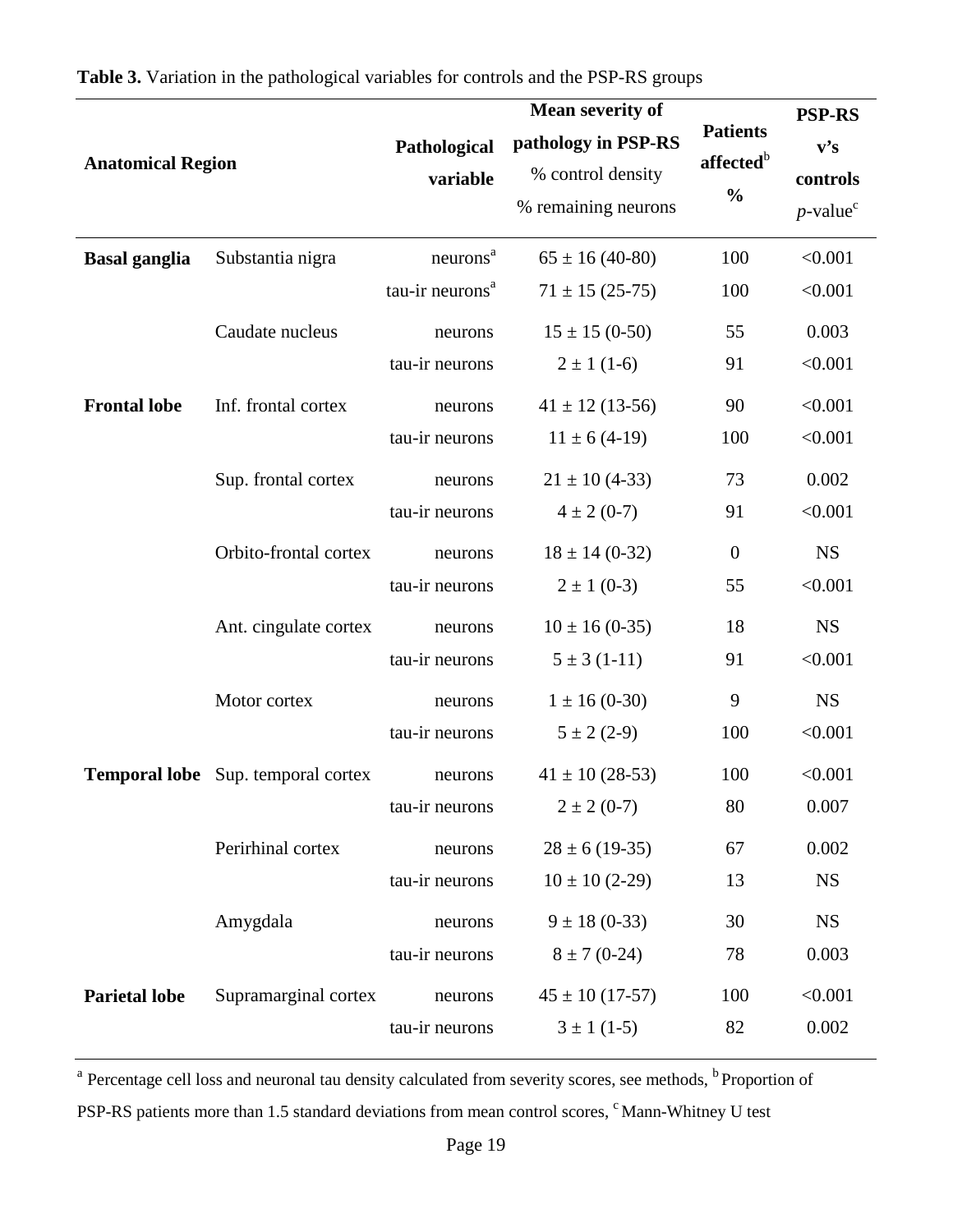|                              | Correlates              |                        |                         |                   |
|------------------------------|-------------------------|------------------------|-------------------------|-------------------|
| Clinical deficit             | Pathology               | Region                 | $p$ -value <sup>a</sup> | Beta <sup>a</sup> |
| Global motor function        |                         | no correlates          |                         |                   |
| Global cognition             | $\uparrow$ neuronal tau | Supramarginal gyrus    | 0.026                   | 0.813             |
| <b>Attention/Orientation</b> | T neuronal tau          | Superior frontal gyrus | 0.009                   | 0.878             |
|                              | T neuronal tau          | Supramarginal gyrus    | 0.023                   | 0.546             |
| Letter fluency               | T neuronal tau          | Superior frontal gyrus | 0.026                   | 0.525             |
|                              | $\downarrow$ neurons    | Perirhinal gyrus       | < 0.001                 | 0.875             |
| Language                     | T neuronal tau          | Inferior frontal gyrus | 0.020                   | 0.230             |
| Visuospatial                 | T neuronal tau          | Supramarginal gyrus    | 0.007                   | 0.967             |

**Table 4.** Relationships between cognitive deficits and regional neuropathology in PSP-RS

<sup>a</sup> Results of step-wise linear regression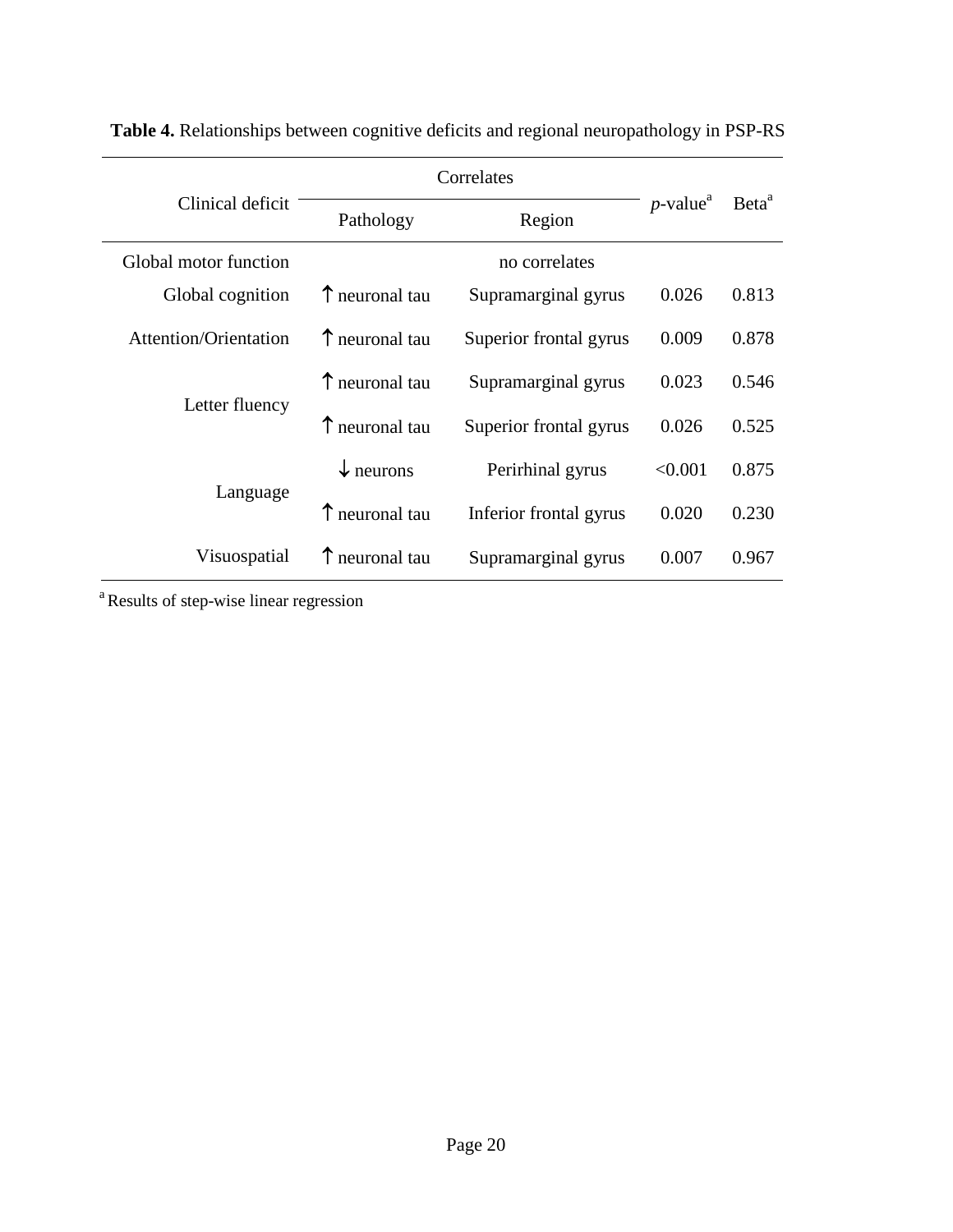# **Figure 1. Neuron density changes and tau deposition in the supramarginal and primary motor cortices**

Photomicrographs are of cortical layer 3 at 200X magnification in 10 $\mu$ m sectioned, paraffin-embedded tissue. **A** and **B:** Cresyl violet staining of supramarginal cortex in control and PSP-RS respectively. Severe neuron loss is apparent in PSP-RS. **C** and **D:** Tau immunohistochemistry, counterstained with cresyl violet in the primary motor cortex in control and PSP-RS respectively. A relatively high density of neuronal tau deposition, including globose tangles (arrowheads), as well as tufted astrocytes (arrows) is present in PSP-RS in the presence of relatively mild neuron loss. The scale bar in D is equivalent for all photomicrographs.



### **Figure 2. Distribution of neuron loss and tau pathology**

Pictorial representation of the distribution of neuronal loss (left diagrams) and tau pathology (right diagrams) in subcortical and cortical regions sampled in Richardson's syndrome. The pictures illustrate that there is somewhat of a continuous frontotemporoparietal strip of